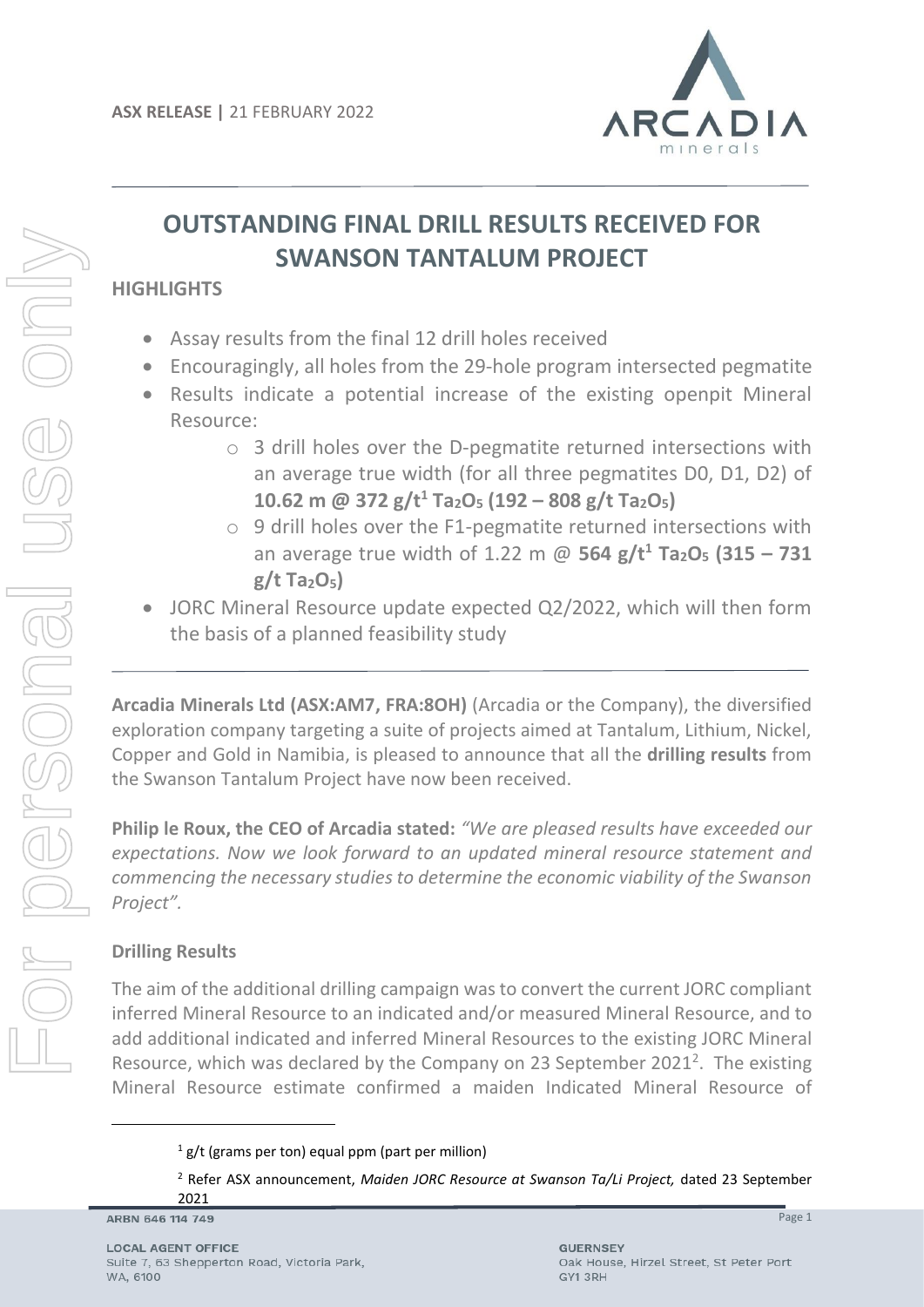

633,500 tons @ 431 g/t Ta<sub>2</sub>O<sub>5</sub>, 2800 ppm Li<sub>2</sub>O & 76 g/t Nb<sub>2</sub>O<sub>5</sub>, and an inferred Mineral Resource of 544,000 tons @ 389 g/t Ta2O5, 3000 ppm Li2O & 75 g/t Nb2O<sup>5</sup> for a **total Mineral Resource of 1.2Mt @ 412 g/t Ta2O5, 2900 ppm Li2O and 76 g/t Nb2O5**.

The now completed additional drilling campaign, focused on the up-dip potential of 8 of the 15 identified flat dipping and shallow pegmatites that exist within the Swanson pegmatite swarm, in particular the openpit potential of these eight pegmatites (D0, D1, D2, E6, E7, E8, F1 and F2)<sup>3</sup>.

A total of 29 diamond drill holes, totalling 1,217.54 m has been completed. All the holes contained pegmatite intersections, have been sampled and the samples were sent to Scientific Services Laboratory in South Africa for analyses.

# **Results from the 12 final drill holes are detailed below:**

Sample results for 9 drill holes forming part of the total 26-hole program focused on the open-pit potential of the F1-pegmatite, with significant true width intersections shown below.

| • DP03: | $2.34m$ @ | $315 g/t$ Ta <sub>2</sub> O <sub>5</sub> + 17 ppm Li <sub>2</sub> O | $+ 57 g/t Nb2O5$                          |
|---------|-----------|---------------------------------------------------------------------|-------------------------------------------|
| • DP06: | $2.54m$ @ | 568 g/t Ta <sub>2</sub> O <sub>5</sub> + 82 ppm Li <sub>2</sub> O   | $+ 44 g/t Nb2O5$                          |
| • DP13: | $2.21m$ @ | $619 g/t$ Ta <sub>2</sub> O <sub>5</sub> + 16 ppm Li <sub>2</sub> O | $+ 57 g/t Nb2O5$                          |
| • DP17: | 1.82m@    | 553 g/t Ta <sub>2</sub> O <sub>5</sub> + 1351 ppm Li <sub>2</sub> O | $+ 50 g/t Nb2O5$                          |
|         | $1.71m$ @ | 731 g/t Ta <sub>2</sub> O <sub>5</sub> + 54 ppm Li <sub>2</sub> O   | $+ 50 g/t Nb2O5$                          |
| • DP19: | $0.16m$ @ | $432$ g/t Ta <sub>2</sub> O <sub>5</sub> + 582pm Li <sub>2</sub> O  | $+ 26 g/t Nb2O5$                          |
| • DP23: | 1.42m@    | $674$ g/t Ta <sub>2</sub> O <sub>5</sub> + 43 ppm Li <sub>2</sub> O | $+ 54 g/t Nb2O5$                          |
| • DP27: | $1.31m$ @ | 578 g/t Ta <sub>2</sub> O <sub>5</sub> + 55 ppm Li <sub>2</sub> O   | $+$ 53 g/t Nb <sub>2</sub> O <sub>5</sub> |
| • DP28: | $0.37m$ @ | 603 g/t Ta <sub>2</sub> O <sub>5</sub> + 167 ppm Li <sub>2</sub> O  | $+$ 58 g/t Nb <sub>2</sub> O <sub>5</sub> |
| • DP29: | $1.17m$ @ | 624 g/t Ta <sub>2</sub> O <sub>5</sub> + 122 ppm Li <sub>2</sub> O  | $+$ 46 g/t Nb <sub>2</sub> O <sub>5</sub> |

Three holes were drilled to possibly increase the openpit potential of the D pegmatite area. The results are as follows:

| • DP24: | $9.53M$ @  | $354$ g/t Ta <sub>2</sub> O <sub>5</sub> + 5325 ppm Li <sub>2</sub> O + 90 g/t Nb <sub>2</sub> O <sub>5</sub> |
|---------|------------|---------------------------------------------------------------------------------------------------------------|
| • DP25: | $3.56m$ @  | 404 g/t Ta2O5 + 2548 ppm Li2O + 47 g/t Nb2O5                                                                  |
|         | 3.45 $m$ @ | 403 g/t Ta2O5 + 202 ppm Li2O + 126 g/t Nb2O5                                                                  |
|         | $3.05m$ @  | 368 g/t Ta2O5 + 4254 ppm Li2O + 52 g/t Nb2O5                                                                  |
| • DP26: | $3.25m$ @  | $304$ g/t Ta <sub>2</sub> O <sub>5</sub> + 2677 ppm Li <sub>2</sub> O + 87 g/t Nb <sub>2</sub> O <sub>5</sub> |
|         | $1.04m$ @  | 684 g/t Ta2O5 + 7258 ppm Li2O + 44 g/t Nb2O5                                                                  |
|         | $3.23m$ @  | 497 g/t Ta2O5 + 135 ppm Li2O + 48 g/t Nb2O5                                                                   |

<sup>3</sup> Refer ASX announcement, *Drilling underway at Swanson and First Ta/Li Resource estimate expected*, dated 01 September 2021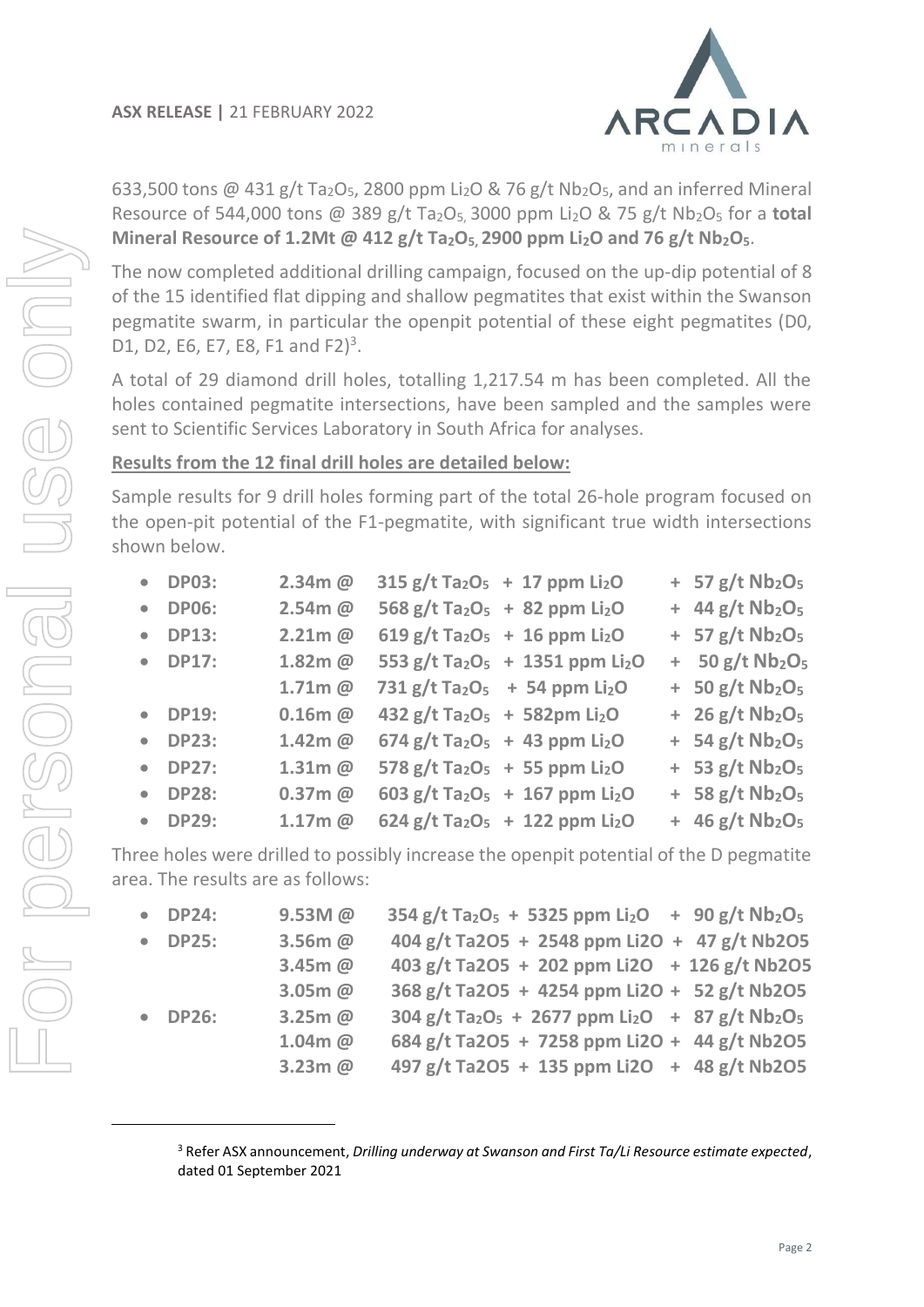

The nine holes drilled over the F1 pegmatite, which holes cover the up-dip and a potential openpit target area, returned an incredible weighted average width of 1.22 m @ 564 g/t Ta<sub>2</sub>O<sub>5</sub> (315 – 731 ppm) + 232 ppm Li<sub>2</sub>O (16 – 2425 ppm) + 51 g/t Nb<sub>2</sub>O<sub>5</sub> (6  $-58$  g/t).

The three drill holes drilled over the D-pegmatite area (D0, D1 and D2 pegmatites) covering the down-dip extension of the resource contained over the D-pegmatite returned an exceptional average width of 10.62 m  $\omega$  372 g/t Ta<sub>2</sub>O<sub>5</sub> (192 – 808 ppm) +2 855 ppm Li<sub>2</sub>O (205– 5 325 ppm) + 71 g/t Nb<sub>2</sub>O<sub>5</sub> (15 – 90 g/t).

For more information relating to all the results of the phase 2 drilling campaign refer to Appendix 1 to 4, following this announcement.

The drillhole database has now been delivered to Snowden Mining Consultants to commence a review and update of the Mineral Resource Statement expected to be completed by Q2/2022. It is expected that this Mineral Resource update would form the basis of a planned feasibility study of the project.

# **Additional Information**

The information relating to Mineral Resources in this announcement is extracted from a report styled "*Report for Orange River Pegmatite (Pty) Ltd, Geology and Mineral Resources of the D and F Pegmatites, 21 September 2021*" and can be found at [www.arcadiaminerals.global.](http://www.arcadiaminerals.global/)

**This announcement has been authorised for release by the directors of Arcadia Minerals Limited.**

For further information please contact: Jurie Wessels **Executive Chairman Arcadia Minerals Limited [info@arcadiaminerals.global](mailto:info@arcadiaminerals.global)**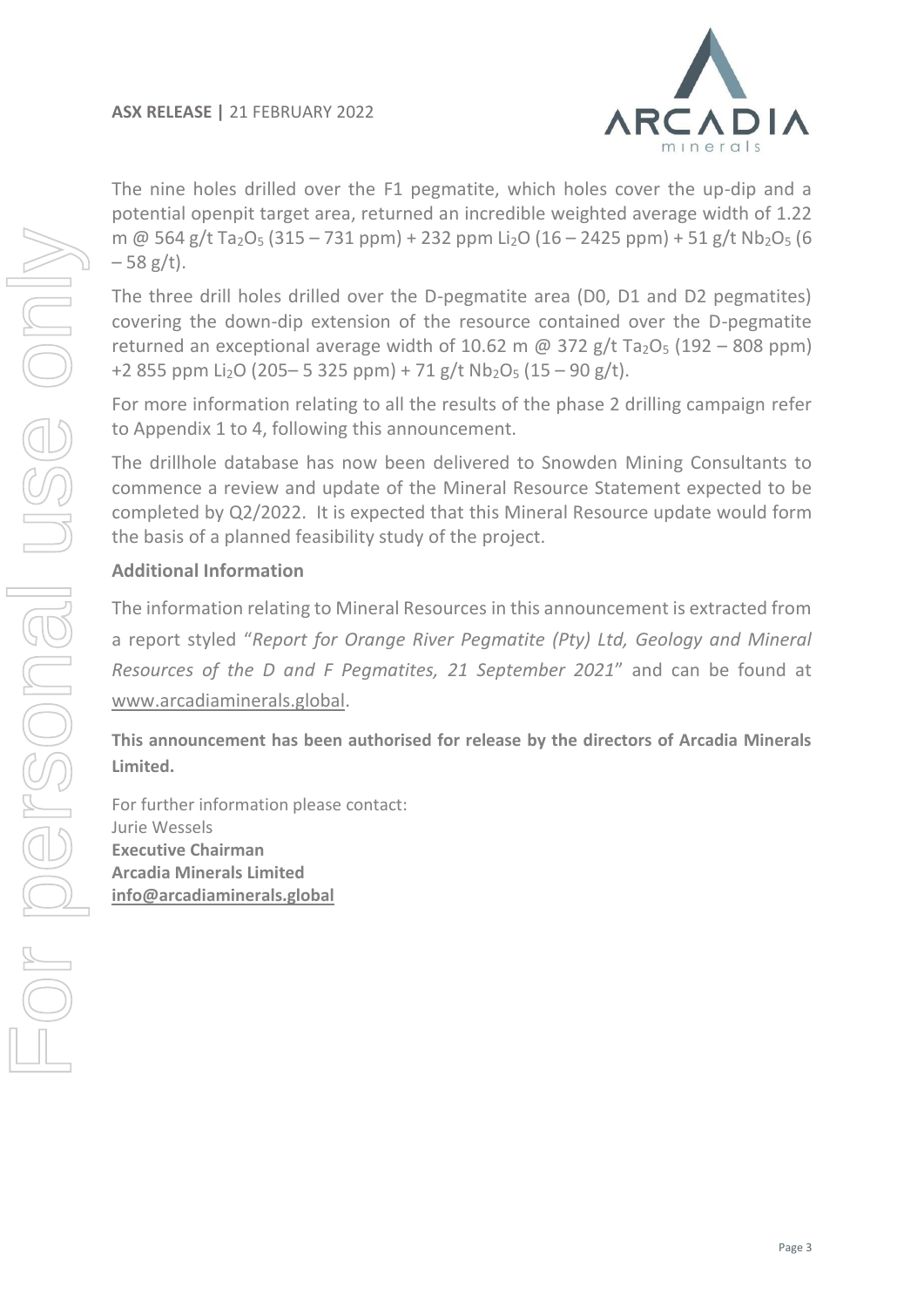

## **COMPETENT PERSONS STATEMENT & PREVIOUSLY REPORTED INFORMATION**

The information in this announcement that relates to Exploration Results listed in Appendix 4 below is based on, and fairly represents, information and supporting documentation prepared by the Competent Person whose name appears, who is either an independent consultant to the Company and a member of a Recognised Professional Organisation or a director of the Company. The persons named below has sufficient experience relevant to the style of mineralisation and types of deposits under consideration and to the activity which he has undertaken to quality as a Competent Person as defined in the JORC Code 2012.

| <b>Competent Person</b> | <b>Membership</b>                                            | <b>Report/Document</b> |  |  |  |  |  |
|-------------------------|--------------------------------------------------------------|------------------------|--|--|--|--|--|
| Mr Philip le Roux       | South African Council for Natural This announcement and JORC |                        |  |  |  |  |  |
| (Director)              | Arcadia Scientific Professions #400125/09 Tables             |                        |  |  |  |  |  |
| Minerals)               |                                                              |                        |  |  |  |  |  |

As stated above at footnotes 2 and 3 the Company confirms that the form and context in which the Competent Person's findings are presented have not been materially modified from the original market announcements.

### **Mineral Resources**

The Company confirms that it is not aware of any new information or data that materially affects the information included in the Arcadia Minerals resource estimate and all material assumptions and parameters underpinning the estimate continue to apply and have not materially changed when referring to its resource announcement made on 23 September 2021, *Maiden JORC Resource at Swanson Ta/Li Project*. The Company confirms that the form and context in which the Competent Person's findings are presented have not been materially modified from the original market announcement.

#### **DISCLAIMER**

Some of the statements appearing in this announcement may be forward-looking statements. You should be aware that such statements are only predictions and are subject to inherent risks and uncertainties. Those risks and uncertainties include factors and risks specific to the industries in which Arcadia operates and proposes to operate as well as general economic conditions, prevailing exchange rates and interest rates and conditions in the financial markets, among other things. Actual events or results may differ materially from the events or results expressed or implied in any forward-looking statement. No forward-looking statement is a guarantee or representation as to future performance or any other future matters, which will be influenced by a number of factors and subject to various uncertainties and contingencies, many of which will be outside Arcadia's control.

The Company does not undertake any obligation to update publicly or release any revisions to these forward-looking statements to reflect events or circumstances after today's date or to reflect the occurrence of unanticipated events. No representation or warranty, express or implied, is made as to the fairness, accuracy, completeness or correctness of the information, opinions or conclusions contained in this announcement. To the maximum extent permitted by law, none of Arcadia, its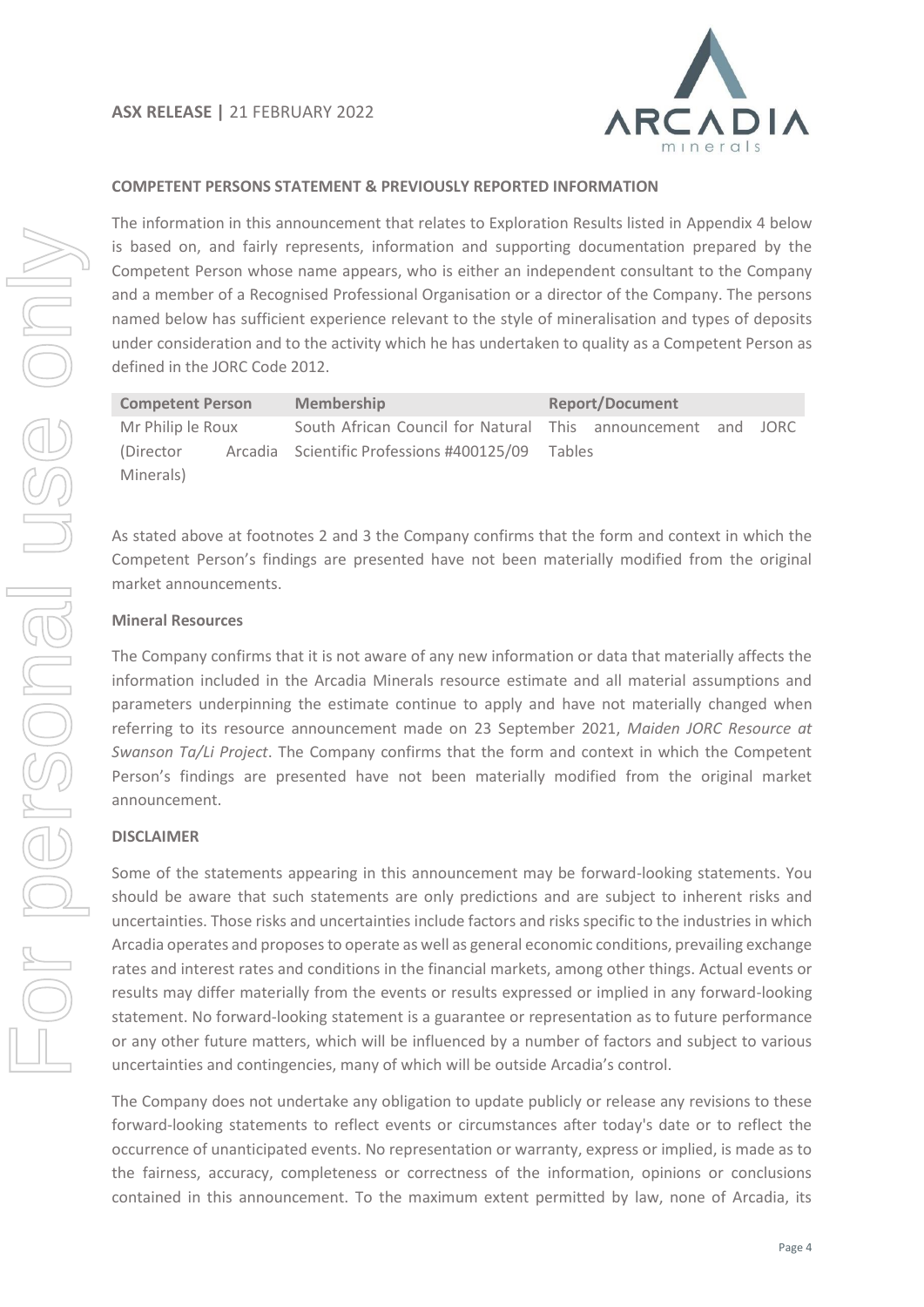

directors, employees, advisors or agents, nor any other person, accepts any liability for any loss arising from the use of the information contained in this announcement. You are cautioned not to place undue reliance on any forward-looking statement. The forward-looking statements in this announcement reflect views held only as at the date of this announcement.

This announcement is not an offer, invitation, or recommendation to subscribe for, or purchase securities by the Company. Nor does this announcement constitute investment or financial product advice (nor tax, accounting, or legal advice) and is not intended to be used for the basis of making an investment decision. Investors should obtain their own advice before making any investment decision.

## **BACKGROUND ON ARCADIA**

Arcadia is a Namibia-focused diversified metals exploration company, which is domiciled in Guernsey. The Company explores for a suite of Gold and battery metals (Nickel, Lithium and Copper) and owns the advanced Swanson Tantalum & Lithium project. Some of the Company's projects are located in the neighbourhood of established mining operations and significant discoveries.

The mineral projects include-

- 1. The Swanson Project advanced tantalum and lithium project with early development potential
- 2. Kum-Kum Project prospective for nickel, copper, and platinum group elements
- 3. Karibib Project prospective for copper and gold
- 4. Bitterwasser Project prospective for lithium-in-brines and lithium-in-clays.

The Swanson Project contains a JORC Mineral Resource of 1.2Mt at an average grade of 412g/t Ta2O5, 76g/t Nb2O5 and 0.29% Li2O, which is derived from 23 drillholes completed in September 2020 over 3 pegmatites and announced on the 23rd of September 2021.

| <b>Classification</b> | Pegmatite      | Mass (kt) | Ta <sub>2</sub> O <sub>5</sub><br>(ppm) | Nb <sub>2</sub> O <sub>5</sub><br>(ppm) | $Li2O$ (%) |
|-----------------------|----------------|-----------|-----------------------------------------|-----------------------------------------|------------|
| Indicated             | D <sub>0</sub> | 4.6       | 289                                     | 77                                      | 1.06       |
|                       | D <sub>1</sub> | 221.1     | 372                                     | 82                                      | 0.55       |
|                       | D <sub>2</sub> | 280.5     | 439                                     | 82                                      | 0.20       |
|                       | F <sub>1</sub> | 157.4     | 504                                     | 57                                      | 0.03       |
|                       | Total          | 663.5     | 431                                     | 76                                      | 0.28       |
| Inferred              | D <sub>0</sub> | 79.7      | 354                                     | 54                                      | 0.87       |
|                       | D <sub>1</sub> | 188.4     | 337                                     | 85                                      | 0.34       |
|                       | D <sub>2</sub> | 214.0     | 407                                     | 80                                      | 0.13       |
|                       | F <sub>1</sub> | 61.9      | 527                                     | 55                                      | 0.01       |
|                       | Total          | 544.0     | 389                                     | 75                                      | 0.30       |
| Indicated + Inferred  | D <sub>0</sub> | 84.3      | 351                                     | 55                                      | 0.88       |
|                       | D <sub>1</sub> | 409.5     | 356                                     | 83                                      | 0.45       |
|                       | D <sub>2</sub> | 494.4     | 425                                     | 81                                      | 0.17       |
|                       | F1             | 219.2     | 510                                     | 56                                      | 0.02       |
|                       | Total          | 1.207.5   | 412                                     | 76                                      | 0.29       |

For more details, please visit [www.arcadiaminerals.global](http://www.arcadiaminerals.global/)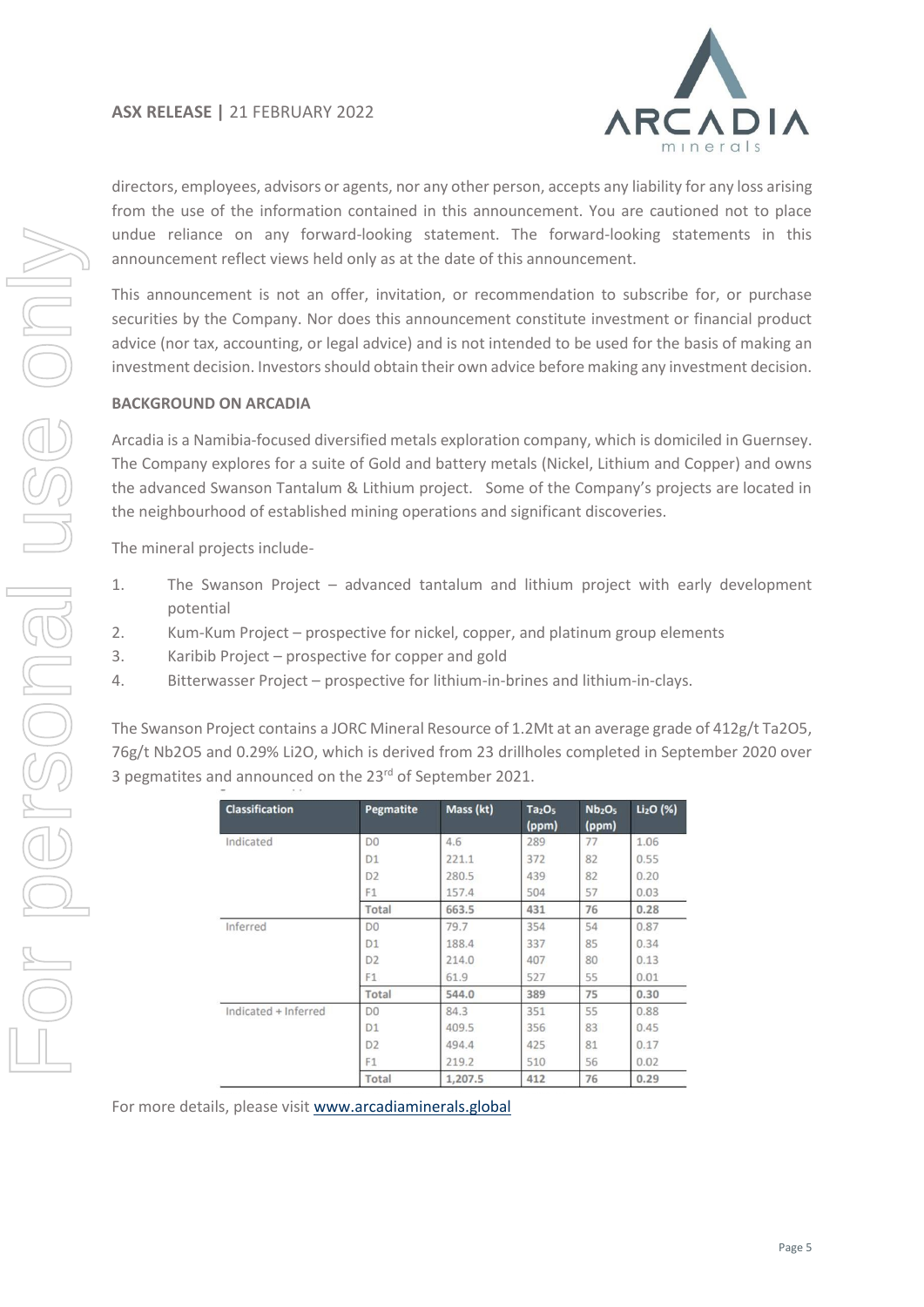**ASX RELEASE |** 21 FEBRUARY 2022

**RIVER PEGMATITE** 



## **APPENDIX 1 – 3D MODEL**



**Figure 1– 3D Model showing Drill Hole and channel sample locations.** 

Legend Phase 2 Drilling 2021-2022 • Phase 1 Drilling 2020 Channel Samples

0 50 100 200 Kilomete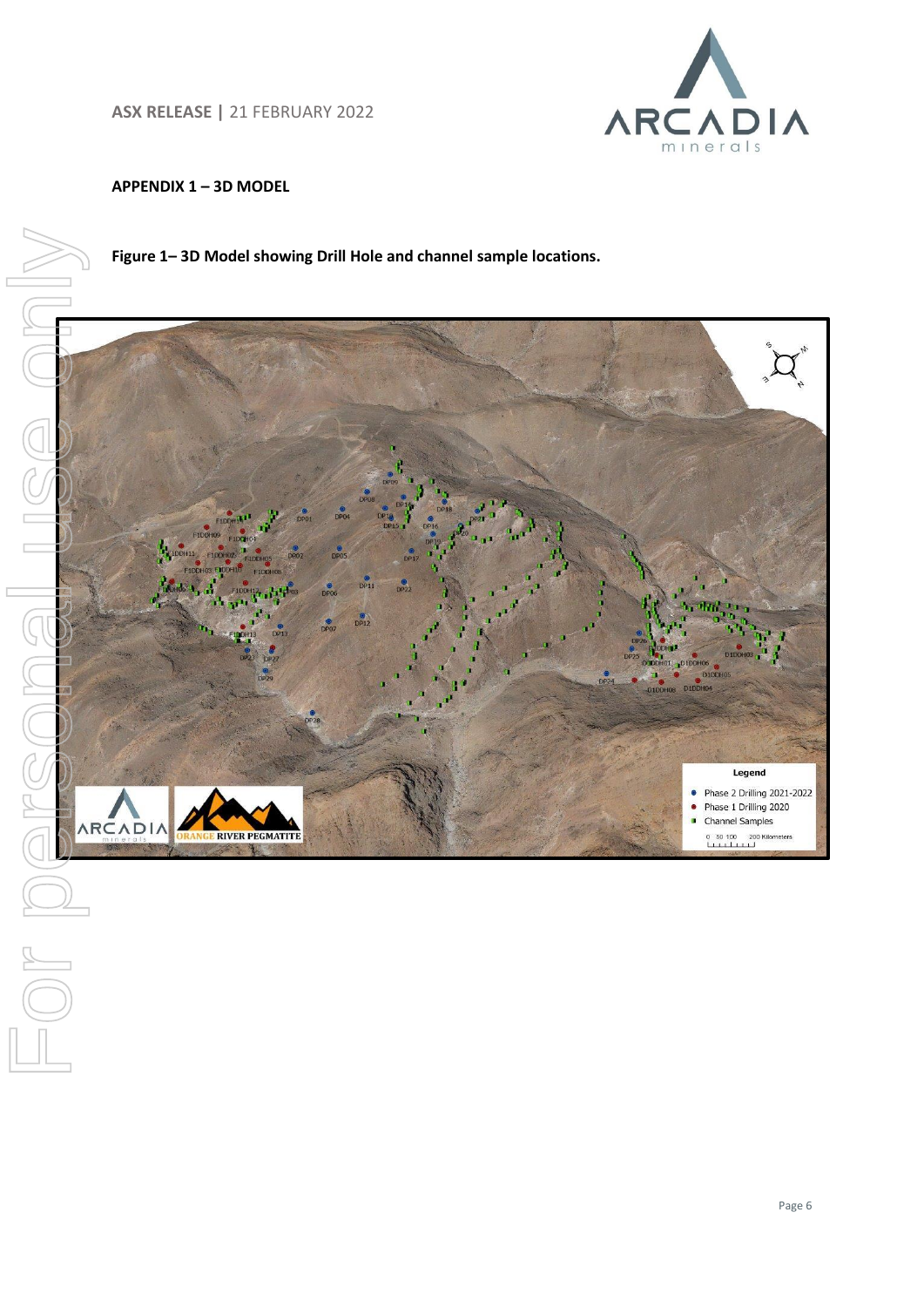

### **APPENDIX TWO – DRILLING RESULTS**

|    |                                                                     |                   |                  |                                          |       |            |          |        |                 |                       |                |                      |                         |                | Table 1: Drilling results and drill holes completed from the drilling program commenced in August 2021 and completed January 2022. |
|----|---------------------------------------------------------------------|-------------------|------------------|------------------------------------------|-------|------------|----------|--------|-----------------|-----------------------|----------------|----------------------|-------------------------|----------------|------------------------------------------------------------------------------------------------------------------------------------|
|    | Holes identified in light gray represent the last sampling results. |                   |                  |                                          |       |            |          |        |                 |                       |                |                      |                         |                |                                                                                                                                    |
|    |                                                                     |                   |                  | <b>Collar coordinates (WGS84_UTM34S)</b> |       |            |          |        |                 |                       |                |                      | Weighted average grades |                | <b>Samples No.</b>                                                                                                                 |
|    | <b>DHI</b><br>D                                                     | <b>EOH</b><br>(m) | $\boldsymbol{X}$ | Υ                                        | Z     | <b>Inc</b> | From (m) | To (m) | Applied dip (°) | Apparent<br>width (m) | True width (m) | <b>Li2O</b><br>(ppm) | <b>Nb2O5</b><br>(ppm)   | Ta205<br>(g/t) |                                                                                                                                    |
|    |                                                                     |                   |                  |                                          |       |            | 2.81     | 3.39   | 17              | 0.58                  | 0.56           | 0                    | 60                      | 652            | X0743                                                                                                                              |
|    | <b>DP01</b>                                                         | 30.05             | 271899           | 6823998                                  | 713.5 | $-90.0$    | 26.37    | 28.53  | 17              | 2.16                  | 2.08           | 111                  | 59                      | 505            | X0746 - X0747                                                                                                                      |
| Œ  |                                                                     |                   |                  |                                          |       |            | 0.00     | 0.10   | 17              | 0.10                  | 0.10           | 367                  | 30                      | 400            | X0795                                                                                                                              |
|    | DP02                                                                | 32.77             | 271952           | 6824049                                  | 693.1 | $-90.0$    | 1.20     | 1.79   | 17              | 0.59                  | 0.57           | 74                   | 36                      | 488            | X0796                                                                                                                              |
|    |                                                                     |                   |                  |                                          |       |            | 9.52     | 11.38  | 17              | 1.86                  | 1.79           | 8562                 | 58                      | 476            | X0797 - X0798                                                                                                                      |
| ØQ | DP03                                                                | 5.75              | 271995           | 6824097                                  | 688.8 | $-90$      | 0.25     | 2.68   | 17              | 2.43                  | 2.34           | 17                   | 57                      | 315            | K2401-K2403                                                                                                                        |
|    |                                                                     |                   |                  |                                          |       |            | 16.57    | 17.79  | 17              | 1.22                  | 1.17           | 93                   | 90                      | 884            | X0750                                                                                                                              |
| ď  | DP04                                                                | 42.74             | 271851           | 6824057                                  | 758.5 | $-90.0$    | 28.33    | 29.25  | 17              | 0.92                  | 0.88           | 24                   | 59                      | 854            | X0751                                                                                                                              |
|    |                                                                     |                   |                  |                                          |       |            | 36.25    | 37.43  | 17              | 1.18                  | 1.13           | 39                   | 77                      | 782            | X0752                                                                                                                              |
|    |                                                                     |                   |                  |                                          |       |            | 27.83    | 28.38  | 17              | 0.55                  | 0.53           | 65                   | 40                      | 355            | X0762                                                                                                                              |
|    | DP05                                                                | 41.87             | 271902           | 6824117                                  | 717.7 | $-90.0$    | 30.21    | 32.23  | 17              | 2.02                  | 1.94           | 37                   | 71                      | 745            | X0763; X0765                                                                                                                       |
|    |                                                                     |                   |                  |                                          |       |            | 52.33    | 54.03  | 17              | 1.70                  | 1.63           | 542                  | 87                      | 649            | X0784 - X0785                                                                                                                      |
|    | <b>DP06</b>                                                         | 51.05             | 271953           | 6824161                                  | 694.4 | $-90.0$    | 44.29    | 46.93  | 17              | 2.64                  | 2.54           | 82                   | 44                      | 568            | X0772, X0774- X0775                                                                                                                |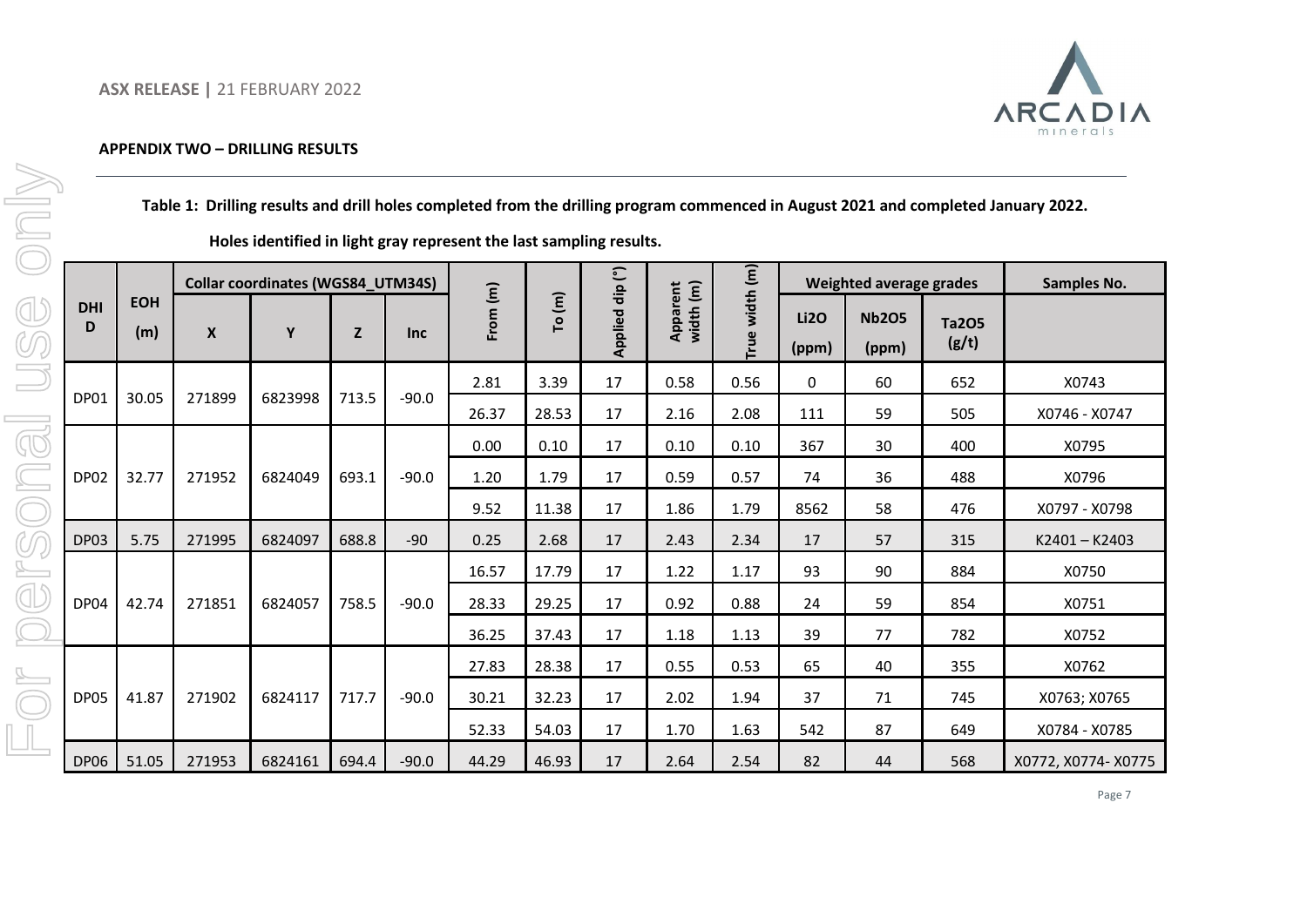

|                 |                   |                  | <b>Collar coordinates (WGS84_UTM34S)</b> |       |            |          |        |                 |                       |                |                      | Weighted average grades |                       | Samples No.   |
|-----------------|-------------------|------------------|------------------------------------------|-------|------------|----------|--------|-----------------|-----------------------|----------------|----------------------|-------------------------|-----------------------|---------------|
| <b>DHI</b><br>D | <b>EOH</b><br>(m) | $\boldsymbol{x}$ | Y                                        | Z     | <b>Inc</b> | From (m) | To (m) | Applied dip (°) | Apparent<br>width (m) | True width (m) | <b>Li2O</b><br>(ppm) | <b>Nb2O5</b><br>(ppm)   | <b>Ta2O5</b><br>(g/t) |               |
| DP07            | 57.25             | 271992           | 6824217                                  | 681.7 | $-90.0$    | 52.33    | 54.08  | 17              | 1.70                  | 1.63           | 542                  | 87                      | 649                   | X0784 - X0785 |
|                 |                   |                  |                                          |       |            | 1.08     | 1.32   | 17              | 0.24                  | 0.23           | 5083                 | 44                      | 161                   | X0737         |
| DP08            | 20.53             | 271799           | 6824054                                  | 746.3 | $-90.0$    | 2.42     | 2.53   | 17              | 0.11                  | 0.11           | 1791                 | 13                      | 125                   | X0738         |
| <b>DP09</b>     | 18.75             | 271742           | 6824045                                  | 750.3 |            | 9.81     | 11.21  | 17              | 1.40                  | 1.35           | 56                   | 57                      | 655                   | X0703 - X0704 |
| <b>DP10</b>     | 25.11             | 271795           | 6824104                                  | 741.4 | $-90.0$    | 16.54    | 19.01  | 17              | 2.47                  | 2.37           | 1999                 | 62                      | 619                   | X0707 - X0709 |
|                 |                   |                  |                                          |       |            | 2.17     | 2.34   | 17              | 0.17                  | 0.16           |                      |                         | Not sampled           |               |
|                 |                   |                  |                                          |       |            | 6.64     | 6.79   | 17              | 0.15                  | 0.14           | 924                  | 20                      | 359                   | X0753         |
|                 |                   |                  |                                          |       |            | 27.85    | 27.89  | 17              | 0.04                  | 0.04           |                      |                         | Not sampled           |               |
|                 |                   |                  |                                          |       |            | 42.28    | 44.89  | 17              | 2.61                  | 2.51           | 54                   | 57                      | 750                   | X0754 - X0755 |
|                 |                   |                  |                                          |       |            | 48.00    | 48.60  | 17              | 0.60                  | 0.58           | 54                   | 51                      | 484                   | X0756         |
| <b>DP11</b>     | 92.52             | 271899           | 6824194                                  | 705.8 | $-90.0$    | 61.92    | 62.35  | 17              | 0.43                  | 0.41           | 159                  | 47                      | 556                   | X0757         |
|                 |                   |                  |                                          |       |            | 69.21    | 69.54  | 17              | 0.33                  | 0.32           | 224                  | 37                      | 454                   | X0758         |
|                 |                   |                  |                                          |       |            | 69.86    | 69.96  | 17              | 0.10                  | 0.10           | 198                  | 5                       | 187                   | X0759         |
|                 |                   |                  |                                          |       |            | 70.01    | 70.36  | 17              | 0.35                  | 0.34           |                      |                         | Not sampled           |               |
|                 |                   |                  |                                          |       |            | 75.96    | 76.16  | 17              | 0.20                  | 0.19           | 181                  | 64                      | 382                   | X0760         |
|                 |                   |                  |                                          |       |            | 84.99    | 85.00  | 17              | 0.01                  | 0.01           |                      |                         |                       |               |
| <b>DP12</b>     | 56.98             | 271943           | 6824245                                  | 687.8 | $-90.0$    | 17.63    | 17.71  | 17              | 0.08                  | 0.08           |                      |                         | Not sampled           |               |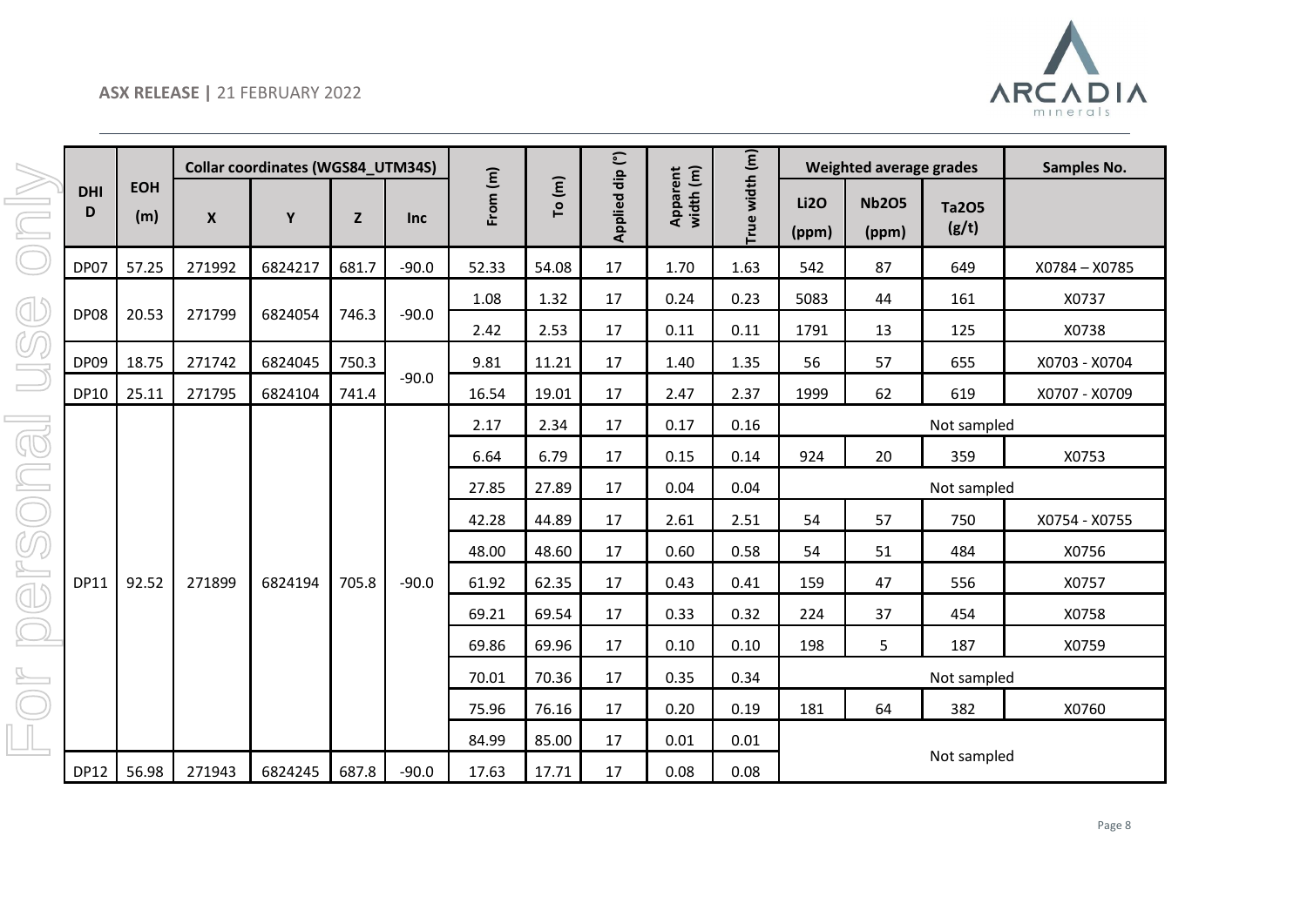

|                       |                 |                   |                  | <b>Collar coordinates (WGS84 UTM34S)</b> |       |            |          |        |                 |                       |                | Weighted average grades |                       |                       | <b>Samples No.</b> |
|-----------------------|-----------------|-------------------|------------------|------------------------------------------|-------|------------|----------|--------|-----------------|-----------------------|----------------|-------------------------|-----------------------|-----------------------|--------------------|
| $\boxed{\phantom{1}}$ | <b>DHI</b><br>D | <b>EOH</b><br>(m) | $\boldsymbol{X}$ | Y                                        | Z     | <b>Inc</b> | From (m) | To (m) | Applied dip (°) | Apparent<br>width (m) | True width (m) | <b>Li2O</b><br>(ppm)    | <b>Nb2O5</b><br>(ppm) | <b>Ta2O5</b><br>(g/t) |                    |
|                       |                 |                   |                  |                                          |       |            | 50.23    | 51.73  | 17              | 1.50                  | 1.44           | 166                     | 67                    | 643                   | X0780-X0781        |
| ď                     |                 |                   |                  |                                          |       |            | 51.96    | 52.07  | 17              | 0.11                  | 0.11           | 38                      | 40                    | 380                   | X0782              |
|                       |                 |                   |                  |                                          |       |            | 1.79     | 1.85   | 17              | 0.06                  | 0.06           |                         |                       | Not sampled           |                    |
| U,                    | <b>DP13</b>     | 13.82             | 272049           | 6824145                                  | 639.8 | $-90.0$    | 7.92     | 10.22  | 17              | 2.30                  | 2.21           | 16                      | 57                    | 619                   | K2405 - K2406      |
|                       |                 |                   |                  |                                          |       |            | 7.66     | 9.37   | 17              | 1.71                  | 1.64           | 8747                    | 67                    | 704                   | X0714-X0715        |
|                       | <b>DP14</b>     | 21.23             | 271753           | 6824101                                  | 742.3 | $-90.0$    | 15.10    | 15.95  | 17              | 0.85                  | 0.82           | 107                     | 35                    | 376                   | X0716              |
| $\bigcirc$            |                 |                   |                  |                                          |       |            | 19.78    | 20.85  | 17              | 1.07                  | 1.03           | 99                      | 34                    | 365                   | X0717              |
|                       | <b>DP15</b>     | 21.87             | 271799           | 6824128                                  | 738.0 | $-90.0$    | 13.72    | 17.34  | 17              | 3.62                  | 3.48           | 77                      | 49                    | 479                   | X0711 - X70713     |
|                       | <b>DP16</b>     | 35.07             | 271738           | 6824161                                  | 725.9 | $-90.0$    | 20.93    | 21.78  | 17              | 0.85                  | 0.82           | 224                     | 29                    | 441                   | X0742              |
| UQ                    |                 |                   |                  |                                          |       |            | 10.80    | 10.95  | 17              | 0.15                  | 0.14           | 628                     | 6                     | 413                   | X0767              |
|                       |                 |                   |                  |                                          |       |            | 17.54    | 17.57  | 17              | 0.03                  | 0.03           |                         |                       | Not sampled           |                    |
| đ                     | <b>DP17</b>     | 37.67             | 271805           | 6824195                                  | 714.3 | $-90.0$    | 23.33    | 25.22  | 17              | 1.89                  | 1.82           | 1351                    | 50                    | 553                   | X0768 - X0769      |
|                       |                 |                   |                  |                                          |       |            | 30.66    | 32.44  | 17              | 1.78                  | 1.71           | 54                      | 50                    | 731                   | X0770 - X0771      |
|                       |                 |                   |                  |                                          |       |            | 4.48     | 5.38   | 17              | 0.90                  | 0.87           | 99                      | 82                    | 342                   | X0728              |
|                       |                 |                   |                  |                                          |       |            | 6.32     | 6.51   | 17              | 0.19                  | 0.18           | 47                      | 17                    | 131                   | X0732              |
|                       | <b>DP18</b>     | 134.8             | 271698           | 6824149                                  | 735.4 | $-90.0$    | 20.51    | 20.78  | 17              | 0.27                  | 0.26           | 527                     | 102                   | 330                   | X0733              |
|                       |                 |                   |                  |                                          |       |            | 35.45    | 36.00  | 17              | 0.55                  | 0.53           | 60                      | 40                    | 177                   | X0729              |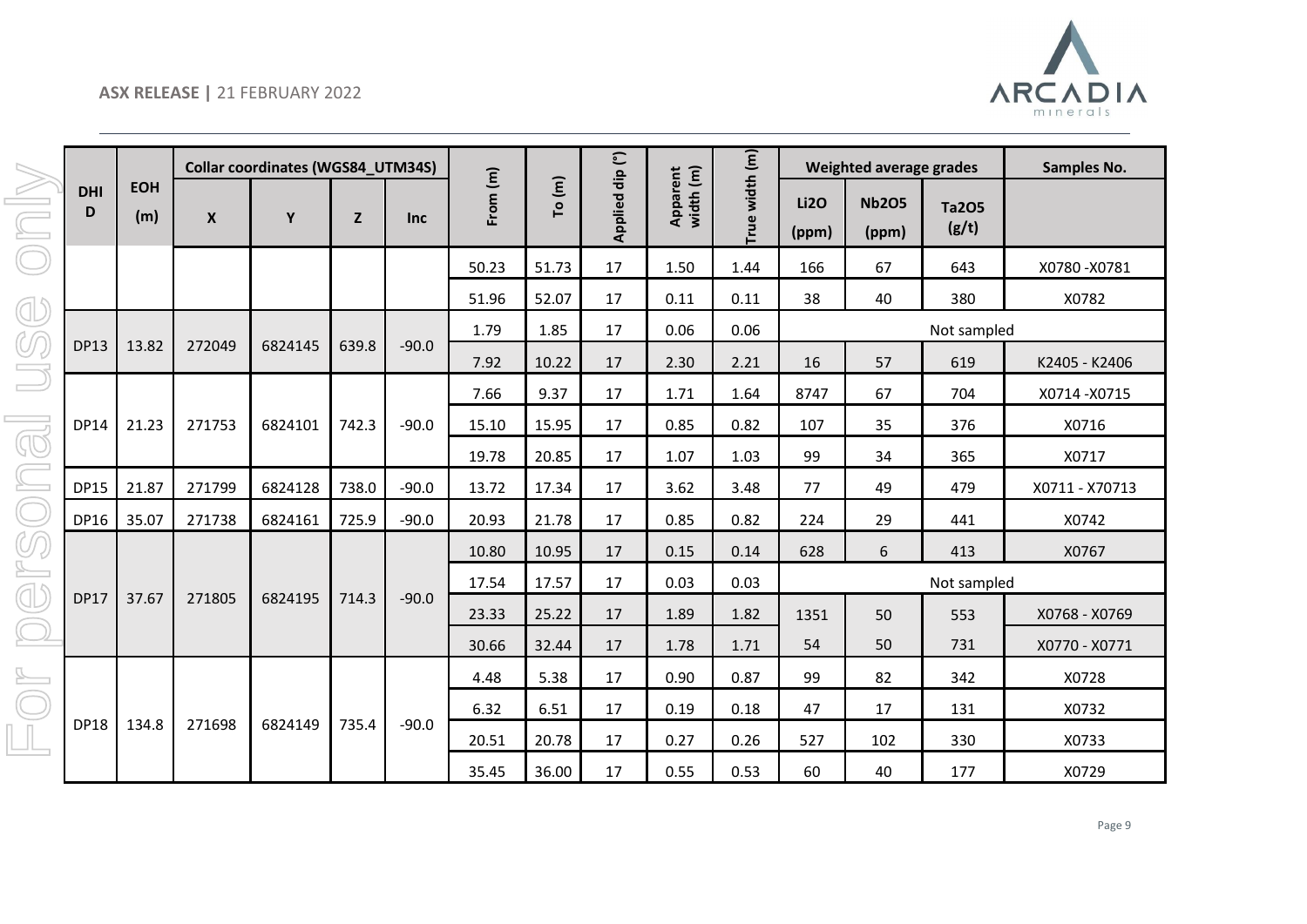

|                                               |                 |                   |                    | <b>Collar coordinates (WGS84_UTM34S)</b> |       |            |          |            |                 |                       |                |                      | Weighted average grades |                       | Samples No.   |
|-----------------------------------------------|-----------------|-------------------|--------------------|------------------------------------------|-------|------------|----------|------------|-----------------|-----------------------|----------------|----------------------|-------------------------|-----------------------|---------------|
| Jool                                          | <b>DHI</b><br>D | <b>EOH</b><br>(m) | $\pmb{\mathsf{X}}$ | Y                                        | Z     | <b>Inc</b> | From (m) | To (m)     | Applied dip (°) | Apparent<br>width (m) | True width (m) | <b>Li2O</b><br>(ppm) | <b>Nb2O5</b><br>(ppm)   | <b>Ta2O5</b><br>(g/t) |               |
|                                               |                 |                   |                    |                                          |       |            | 80.96    | 81.11      | 17              | 0.15                  | 0.14           | 280                  | 16                      | 206                   | X0734         |
| Œ                                             |                 |                   |                    |                                          |       |            | 118.68   | 118.8<br>5 | 17              | 0.17                  | 0.16           | 332                  | 53                      | 321                   | X0735         |
| ØQ                                            |                 |                   |                    |                                          |       |            | 131.43   | 131.9<br>8 | 17              | 0.55                  | 0.53           | 338                  | 57                      | 266                   | X0730         |
|                                               |                 |                   |                    |                                          |       |            | 15.32    | 15.49      | 17              | 0.17                  | 0.16           | 582                  | 26                      | 432                   | X0777         |
|                                               | DP19            | 49.04             | 271751             | 6824185                                  | 714.7 | $-90.0$    | 24.83    | 24.91      | 17              | 0.08                  | 0.08           | 2452                 | 11                      | 386                   | X0778         |
| ona                                           |                 |                   |                    |                                          |       |            | 2.89     | 5.97       | 17              | 3.08                  | 2.96           | 51                   | 54                      | 614                   | X0786 - X0788 |
|                                               | <b>DP20</b>     | 15.98             | 271701             | 6824200                                  | 717.4 | $-90.0$    | 6.73     | 7.04       | 17              | 0.31                  | 0.30           | 120                  | 48                      | 732                   | X0790         |
|                                               |                 |                   |                    |                                          |       |            | 13.36    | 13.90      | 17              | 0.54                  | 0.52           | 342                  | 9                       | 988                   | X0791         |
| S                                             |                 |                   |                    |                                          |       |            | 5.49     | 8.49       | 17              | 3.00                  | 2.88           | 89                   | 82                      | 454                   | X0719 - X0721 |
| <b>d</b>                                      | <b>DP21</b>     | 121.0             | 271661             | 6824197                                  | 726.8 | $-90.0$    | 23.04    | 23.53      | 17              | 0.49                  | 0.47           | 332                  | 49                      | 612                   | X0723         |
| $\left( \begin{array}{c} \end{array} \right)$ |                 |                   |                    |                                          |       |            | 62.82    | 62.95      | 17              | 0.13                  | 0.12           | 773                  | 24                      | 189                   | X0725         |
|                                               |                 |                   |                    |                                          |       |            | 3.93     | 4.01       | 17              | 0.08                  | 0.08           |                      |                         |                       |               |
|                                               | <b>DP22</b>     | 37.67             | 271849             | 6824233                                  | 697.7 | $-90.0$    | 5.10     | 5.24       | 17              | 0.14                  | 0.13           |                      |                         | Not sampled           |               |
|                                               |                 |                   |                    |                                          |       |            | 32.82    | 35.01      | 17              | 2.19                  | 2.11           | 133                  | 84                      | 762                   | X0793 - X0794 |
|                                               |                 |                   |                    |                                          |       |            | 8.79     | 10.21      | 17              | 1.42                  | 1.37           | 43                   | 54                      | 674                   | K2407 - K2408 |
|                                               | <b>DP23</b>     | 14.79             | 272117             | 6824149                                  | 630.1 | $-90.0$    | 10.37    | 10.50      | 17              | 0.13                  | 0.12           | 101                  | 19                      | 421                   | K2409         |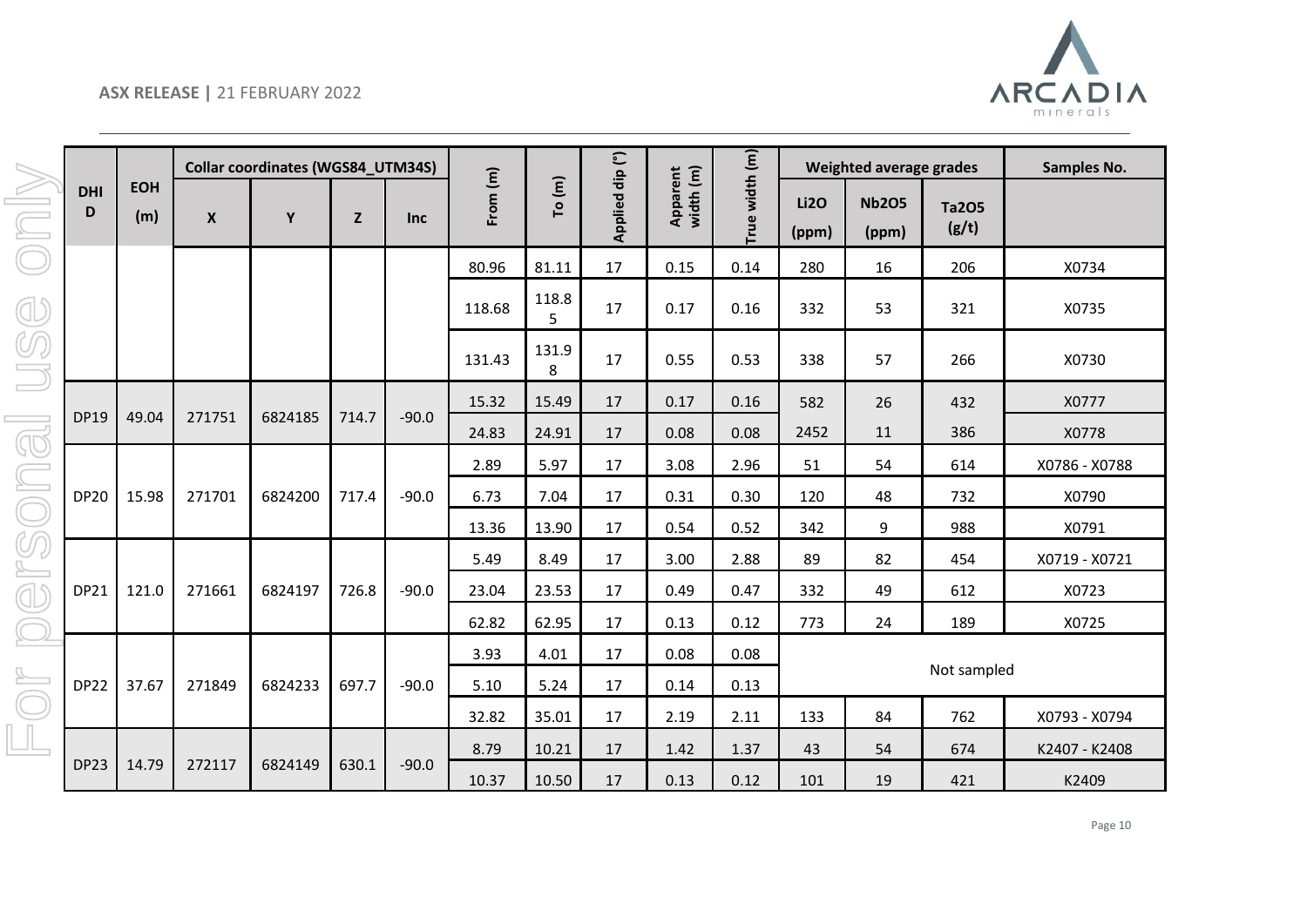

|            |                 |                   |                  | <b>Collar coordinates (WGS84_UTM34S)</b> |       |            |          |       |                 |                       |                |                      | Weighted average grades |                       | Samples No.   |
|------------|-----------------|-------------------|------------------|------------------------------------------|-------|------------|----------|-------|-----------------|-----------------------|----------------|----------------------|-------------------------|-----------------------|---------------|
|            | <b>DHI</b><br>D | <b>EOH</b><br>(m) | $\boldsymbol{X}$ | Y                                        | Z     | <b>Inc</b> | From (m) | To(m) | Applied dip (°) | Apparent<br>width (m) | True width (m) | <b>Li2O</b><br>(ppm) | <b>Nb2O5</b><br>(ppm)   | <b>Ta2O5</b><br>(g/t) |               |
|            | <b>DP24</b>     | 48.25             | 271645           | 6824535                                  | 589.7 | $-90.0$    | 27.38    | 37.00 | 14              | 9.62                  | 9.53           | 5325                 | 90                      | 354                   | K2446 - K2455 |
| ď          |                 |                   |                  |                                          |       |            | 28.00    | 31.59 | 14              | 3.59                  | 3.56           | 2548                 | 47                      | 404                   | K2415 - K2419 |
|            |                 |                   |                  |                                          |       |            | 39.88    | 43.36 | 14              | 3.48                  | 3.45           | 202                  | 126                     | 403                   | K2420 - K2423 |
| ØQ         | <b>DP25</b>     | 58.52             | 271583           | 6824530                                  | 605.3 | $-90.0$    | 44.10    | 44.24 | 14              | 0.14                  | 0.14           | 4468                 | 88                      | 474                   | K2424         |
|            |                 |                   |                  |                                          |       |            | 44.61    | 47.69 | 14              | 3.08                  | 3.05           | 4254                 | 52                      | 368                   | K2425 - 2427  |
|            |                 |                   |                  |                                          |       |            | 49.09    | 49.43 | 14              | 0.34                  | 0.34           | 860                  | 42                      | 660                   | K2428         |
| $\bigcirc$ |                 |                   |                  |                                          |       |            | 16.11    | 19.81 | 14              | 3.70                  | 3.67           | 206                  | 20                      | 193                   | K2429 - K2433 |
|            |                 |                   |                  |                                          |       |            | 31.91    | 35.16 | 14              | 3.25                  | 3.22           | 2677                 | 87                      | 304                   | K2435 - K2438 |
|            |                 |                   |                  |                                          |       |            | 35.25    | 35.35 | 14              | 0.10                  | 0.10           | 1922                 | 16                      | 808                   | K2439         |
| Ø          | <b>DP26</b>     | 52.83             | 271542           | 6824509                                  | 628.3 | $-90.0$    | 35.47    | 36.52 | 14              | 1.05                  | 1.04           | 7258                 | 44                      | 684                   | K2440         |
|            |                 |                   |                  |                                          |       |            | 42.09    | 45.35 | 14              | 3.26                  | 3.23           | 135                  | 48                      | 497                   | K2441 - K2444 |
| <b>ID</b>  |                 |                   |                  |                                          |       |            | 48.55    | 49.07 | 14              | 0.52                  | 0.52           | 122                  | 67                      | 451                   | K2445         |
|            | <b>DP27</b>     | 14.84             | 272085           | 6824174                                  | 627.6 | $-90.0$    | 7.07     | 8.43  | 17              | 1.36                  | 1.31           | 55                   | 53                      | 578                   | K2411 - K2412 |
|            | <b>DP28</b>     | 43.67             | 272094           | 6824316                                  | 619.0 | $-90.0$    | 24.56    | 24.93 | 17              | 0.37                  | 0.36           | 167                  | 58                      | 603                   | K2414         |
|            | <b>DP29</b>     | 21.07             | 272113           | 6824201                                  | 624.6 | $-90.0$    | 15.12    | 16.34 | 17              | 1.22                  | 1.17           | 122                  | 46                      | 624                   | K2456 - K2457 |
|            |                 |                   |                  |                                          |       |            |          |       |                 |                       |                |                      |                         |                       |               |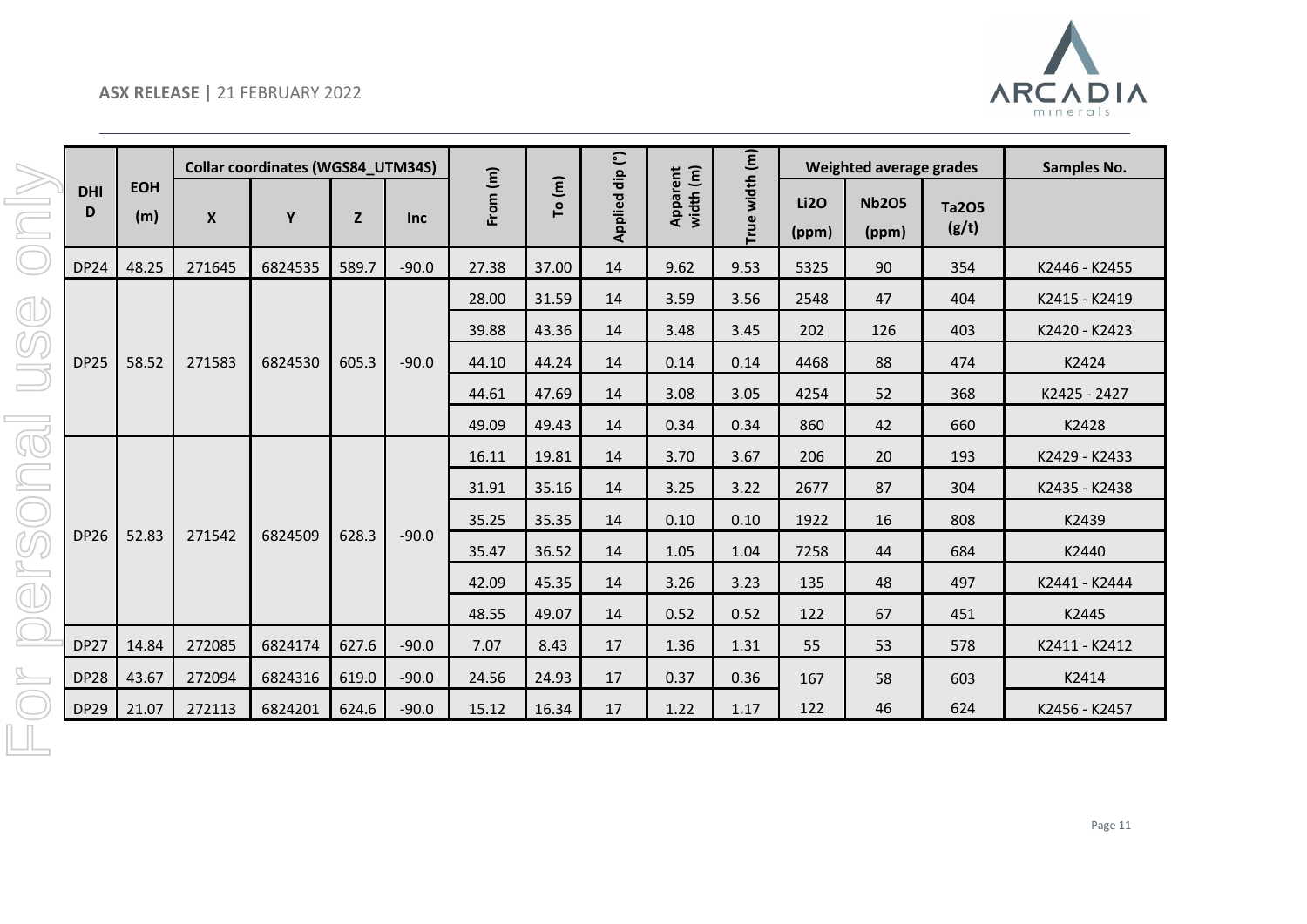### **ASX RELEASE |** 21 FEBRUARY 2022



#### **APPENDIX THREE – SCHEMATIC SECTION**

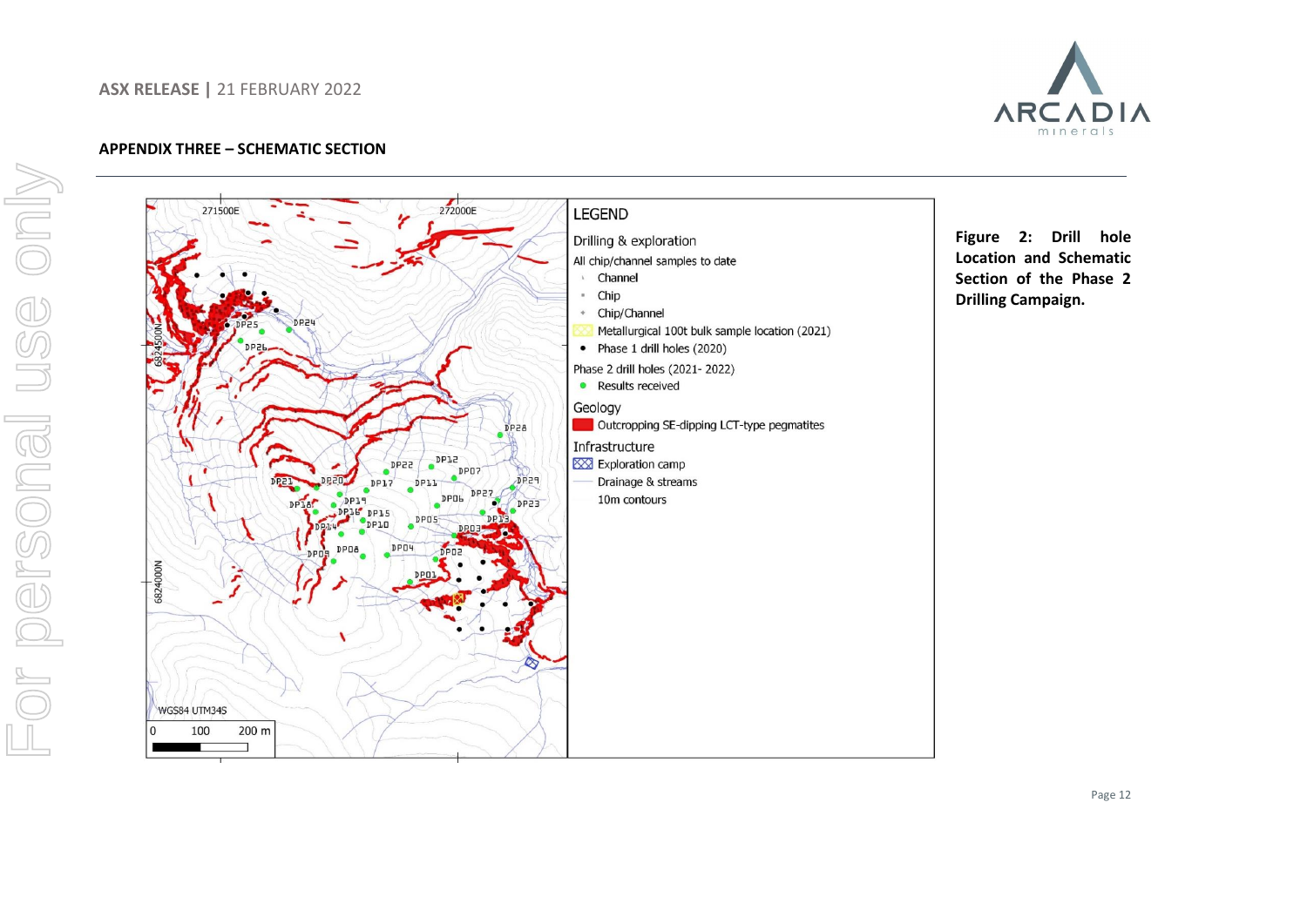

## **JORC Table 1 – Section 1 – Sampling Techniques and Data**

| <b>Criteria</b>     | <b>JORC Code explanation</b>                                                                                                                                                                                                                                                                                                                                                                                                                                                                                                                                                                                                                                                                                                                                                                                                                                                                                                                                                                                                                                                                            | <b>Commentary</b>                                                                                                                                                                                                                                                                                                                                                                                                                                                                                                                    |
|---------------------|---------------------------------------------------------------------------------------------------------------------------------------------------------------------------------------------------------------------------------------------------------------------------------------------------------------------------------------------------------------------------------------------------------------------------------------------------------------------------------------------------------------------------------------------------------------------------------------------------------------------------------------------------------------------------------------------------------------------------------------------------------------------------------------------------------------------------------------------------------------------------------------------------------------------------------------------------------------------------------------------------------------------------------------------------------------------------------------------------------|--------------------------------------------------------------------------------------------------------------------------------------------------------------------------------------------------------------------------------------------------------------------------------------------------------------------------------------------------------------------------------------------------------------------------------------------------------------------------------------------------------------------------------------|
| Sampling techniques | Nature and quality of sampling (eg cut channels, random<br>chips, or specific specialised industry standard<br>measurement tools appropriate to the minerals under<br>investigation, such as down hole gamma sondes, or<br>handheld XRF instruments, etc). These examples should<br>not be taken as limiting the broad meaning of sampling.<br>Include reference to measures taken to ensure sample<br>representivity and the appropriate calibration of any<br>measurement tools or systems used.<br>Aspects of the determination of mineralisation that are<br>Material to the Public Report.<br>In cases where 'industry standard' work has been done this<br>would be relatively simple (eg 'reverse circulation drilling<br>was used to obtain 1 m samples from which 3 kg was<br>pulverised to produce a 30 g charge for fire assay'). In<br>other cases more explanation may be required, such as<br>where there is coarse gold that has inherent sampling<br>problems. Unusual commodities or mineralisation types<br>(eg submarine nodules) may warrant disclosure of detailed<br>information. | Sampling was undertaken using industry standard<br>practices and consist of sampling half diamond<br>drilling core, at 1m sample interval, shorter sampling<br>intervals is controlled by geological factors. The<br>sampling took place on the cores of the on-going<br>phase 2 drilling campaign that commence in<br>September 2021.<br>All drill holes were drilled vertically.<br>130 samples, were taken from the core of the<br>drilling campaign.<br>All drill hole and sample locations are mapped in<br>WGS84 UTM zone 34S. |
| Drilling techniques | Drill type (eg core, reverse circulation, open-hole hammer,<br>rotary air blast, auger, Bangka, sonic, etc) and details (eg                                                                                                                                                                                                                                                                                                                                                                                                                                                                                                                                                                                                                                                                                                                                                                                                                                                                                                                                                                             | 29 Vertical diamond drill holes has been completed<br>and were drilled into 8 of the target pegmatites.                                                                                                                                                                                                                                                                                                                                                                                                                              |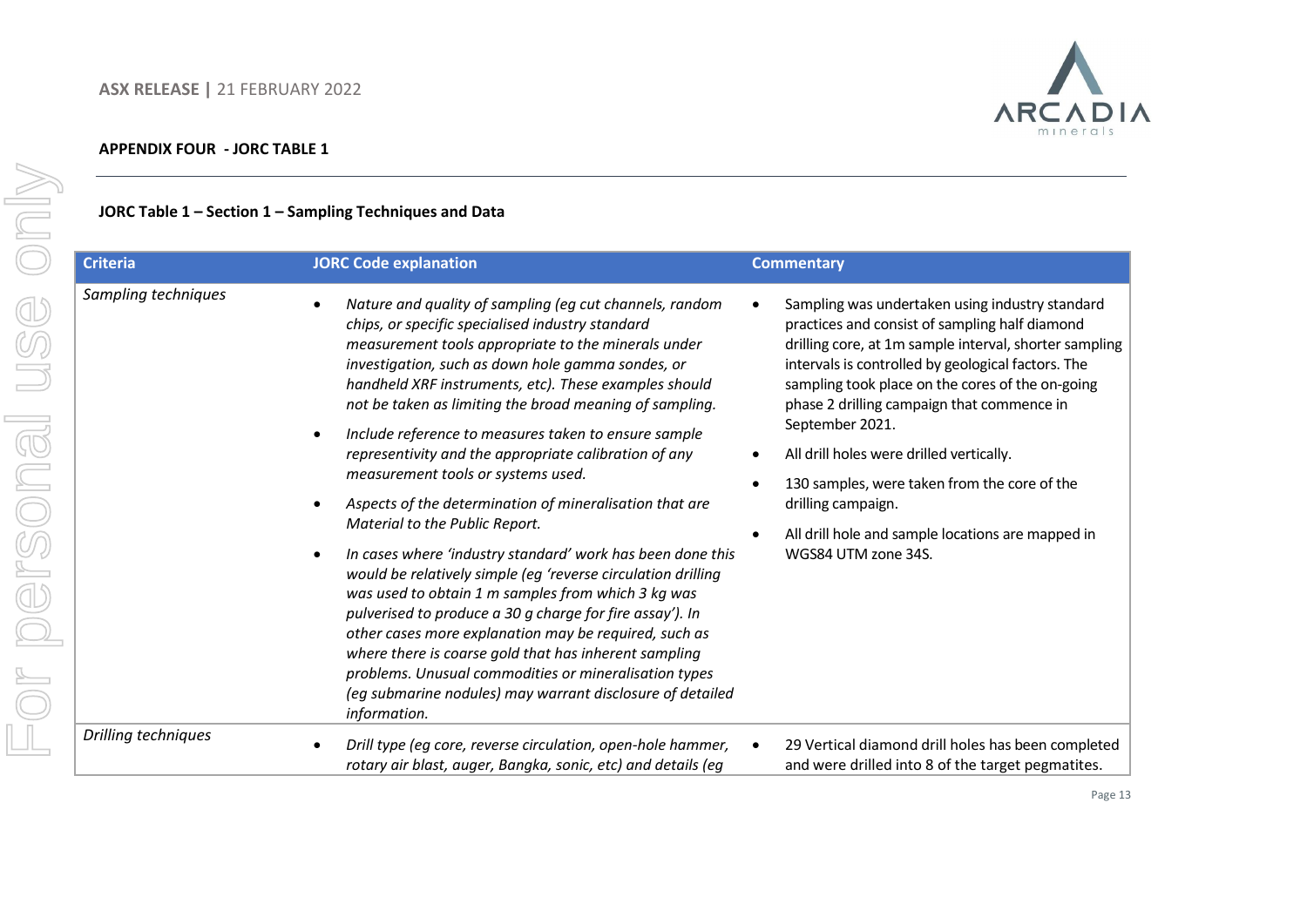

|         | <b>Criteria</b>       | <b>JORC Code explanation</b>                                                                                                                                           | <b>Commentary</b>                                                                                                                                                                                                                                                                        |
|---------|-----------------------|------------------------------------------------------------------------------------------------------------------------------------------------------------------------|------------------------------------------------------------------------------------------------------------------------------------------------------------------------------------------------------------------------------------------------------------------------------------------|
|         |                       | core diameter, triple or standard tube, depth of diamond<br>tails, face-sampling bit or other type, whether core is                                                    | The drill holes are HQ with a 63.5 mm $\varnothing$ core.                                                                                                                                                                                                                                |
|         |                       | oriented and if so, by what method, etc).                                                                                                                              | The holes were drilled with a 50 m strike spacing<br>on drill lines andhave a total core length of 1<br>178.63 m has been drilled.                                                                                                                                                       |
| C       |                       |                                                                                                                                                                        | The depth of the holes ranged from 5.75 m $-$<br>134.81 m.                                                                                                                                                                                                                               |
|         | Drill sample recovery | Method of recording and assessing core and chip sample<br>recoveries and results assessed.                                                                             | Core recovery in the mineralised pegmatite is<br>more than 90% dueto the competent nature of                                                                                                                                                                                             |
|         |                       | Measures taken to maximise sample recovery and ensure<br>representative nature of the samples.                                                                         | the pegmatite bodies and even in the fractured<br>country rock minimal core loss was recorded.                                                                                                                                                                                           |
| ersonal |                       | Whether a relationship exists between sample recovery<br>and grade and whether sample bias may have occurred<br>due to preferential loss/gain of fine/coarse material. | Core loss was recorded as part of the operational<br>procedures where the core loss was calculated<br>from the difference between actual length of core<br>recovered and penetration depth measured as the<br>total length of the drill string after subtracting the<br>stick-up length. |
|         |                       |                                                                                                                                                                        | Measures taken to maximise sample recovery and<br>ensure representative nature of the samples is not<br>recorded in availabledocuments.                                                                                                                                                  |
|         |                       |                                                                                                                                                                        | No apparent bias was noted between sample<br>recovery and grade.                                                                                                                                                                                                                         |
|         | Logging               | Whether core and chip samples have been geologically                                                                                                                   | All drill holes were fully logged and are qualitative.                                                                                                                                                                                                                                   |
|         |                       | and geotechnically logged to a level of detail to support<br>appropriate Mineral Resource estimation, mining studies<br>and metallurgical studies.                     | The core samples have been logged to a level of<br>detail to support appropriate Mineral Resource<br>estimation, mining studies and metallurgical                                                                                                                                        |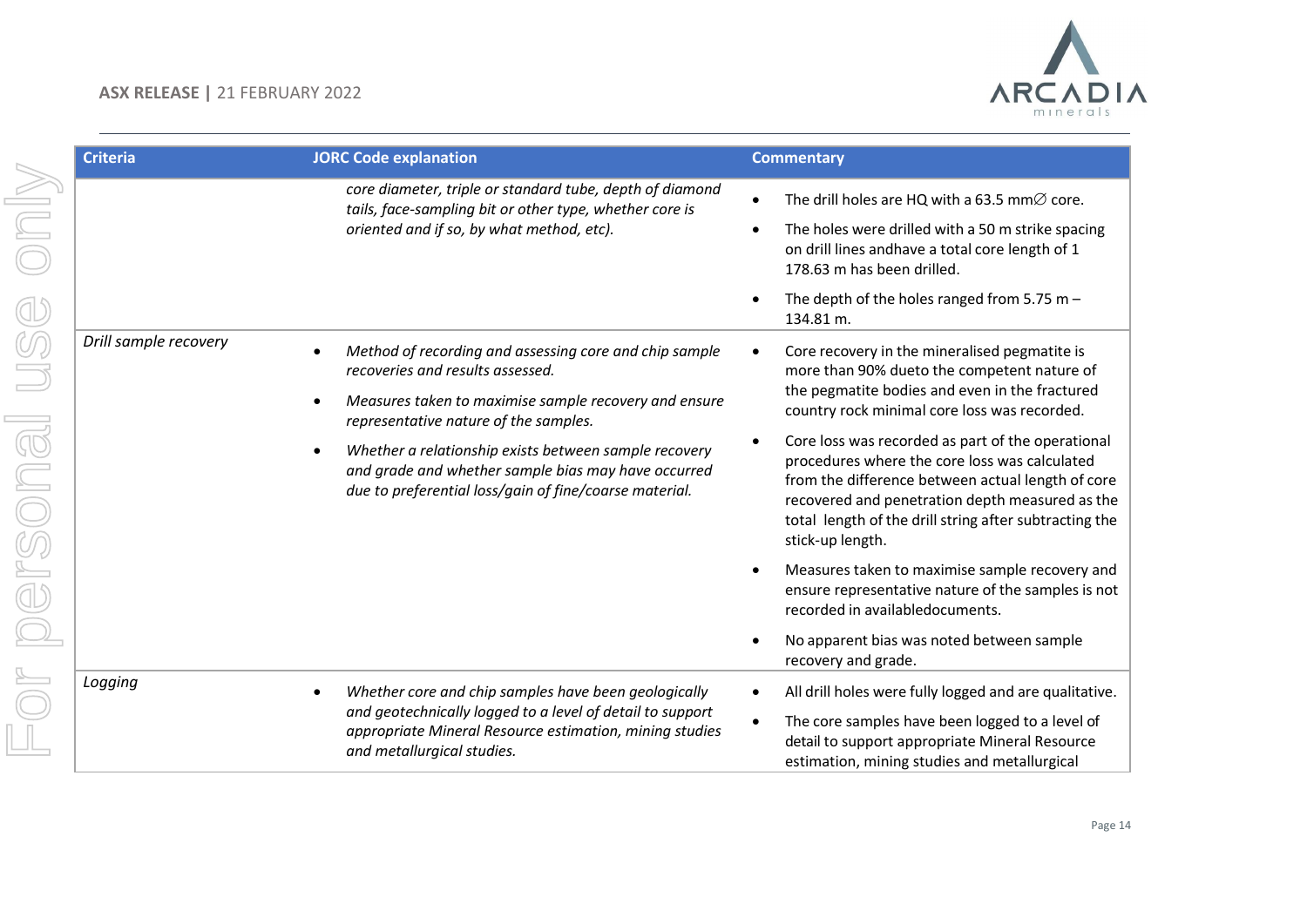

| <b>Criteria</b>                                   | <b>JORC Code explanation</b>                                                                                                                                            | <b>Commentary</b>                                                                                                           |
|---------------------------------------------------|-------------------------------------------------------------------------------------------------------------------------------------------------------------------------|-----------------------------------------------------------------------------------------------------------------------------|
|                                                   | Whether logging is qualitative or quantitative in nature.<br>Core (or costean, channel, etc) photography.                                                               | studies; although a mineral resource was not<br>estimated from this data.                                                   |
|                                                   | The total length and percentage of the relevant<br>intersections logged.                                                                                                | The total length of the intersected pegmatite<br>٠<br>logged is 94.73 m and this represent 8% of the total<br>core drilled. |
| Sub-sampling techniques and<br>sample preparation | If core, whether cut or sawn and whether quarter, half or<br>all core taken.                                                                                            | Half core samples were taken from sawn core.<br>$\bullet$                                                                   |
|                                                   |                                                                                                                                                                         | The samples were dry.<br>$\bullet$                                                                                          |
|                                                   | If non-core, whether riffled, tube sampled, rotary split, etc<br>and whether sampled wet or dry.                                                                        | At the laboratory the samples were crushed to 2<br>$\bullet$<br>mm. A 200g sub-sample of the crushed material               |
|                                                   | For all sample types, the nature, quality and<br>appropriateness of the sample preparation technique.                                                                   | was taken to be milled in a carbonmilling pot to<br>90% < 75 micron.                                                        |
|                                                   | Quality control procedures adopted for all sub-sampling<br>stages to maximise representivity of samples.                                                                | Samples consisted of half core, with the core being<br>$\bullet$<br>split using a saw                                       |
|                                                   | Measures taken to ensure that the sampling is<br>representative of the in situ material collected, including                                                            | Approximately 200g to 220g of sample was taken<br>$\bullet$<br>per drilledmineralised meter was recovered.                  |
|                                                   | for instance results for field duplicate/second-half<br>sampling.                                                                                                       | Half core samples were also taken for comparison<br>$\bullet$<br>purposes.                                                  |
|                                                   | Whether sample sizes are appropriate to the grain size of<br>the material being sampled.                                                                                |                                                                                                                             |
| Quality of assay data and<br>laboratory tests     | The nature, quality and appropriateness of the assaying<br>and laboratory procedures used and whether the<br>technique is considered partial or total.                  | The samples were analyzed at Scientific Services<br>(Pty) Ltd., Lalaboratory based in Cape Town, South<br>Africa.           |
|                                                   | For geophysical tools, spectrometers, handheld XRF<br>instruments, etc, the parameters used in determining the<br>analysis including instrument make and model, reading | At the laboratory the samples were crushed to 2<br>$\bullet$<br>mm. A 200g sub-sample of the crushed material               |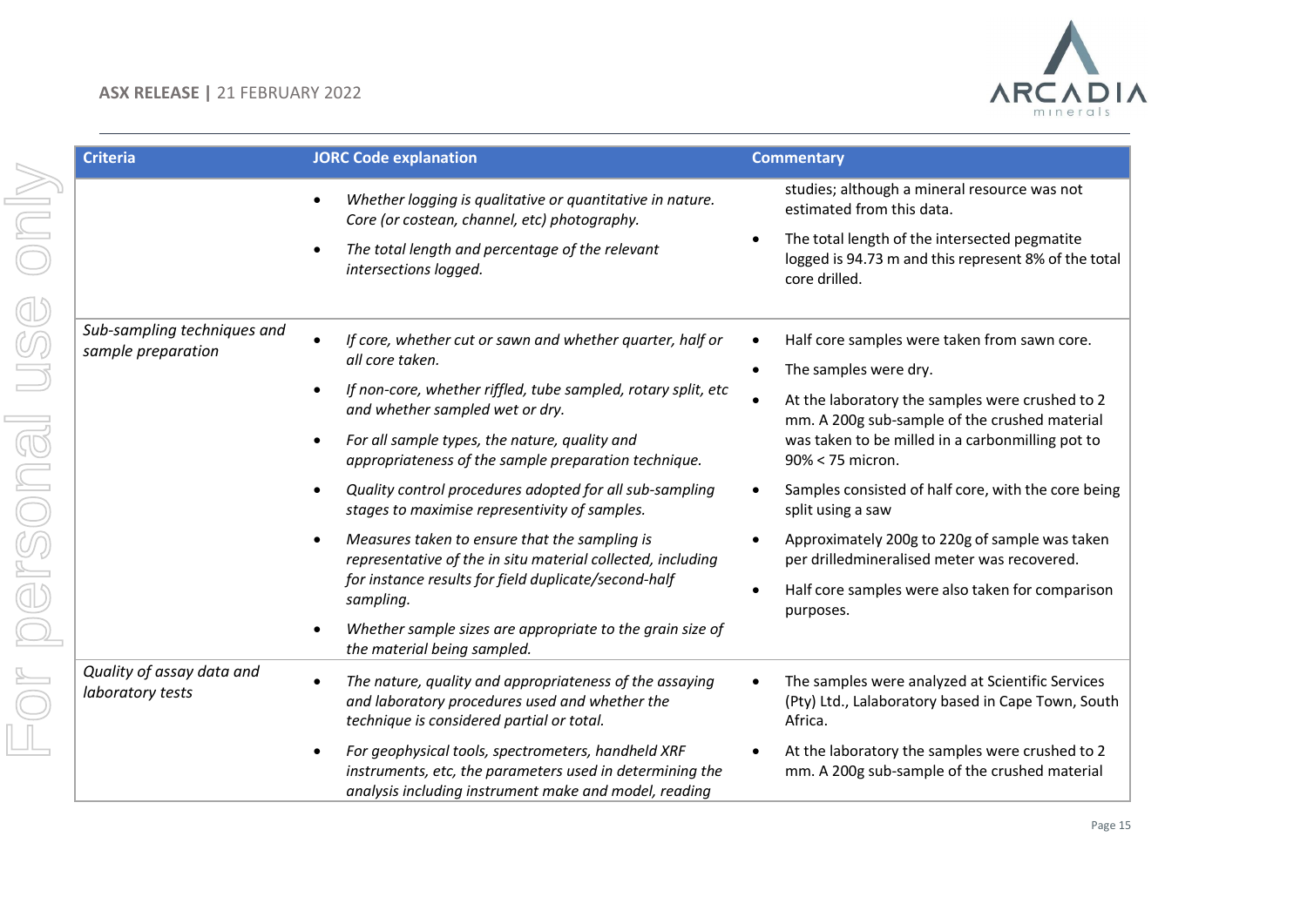

| <b>Criteria</b>                          | <b>JORC Code explanation</b>                                                                                                                                                  | <b>Commentary</b>                                                                                                                                           |
|------------------------------------------|-------------------------------------------------------------------------------------------------------------------------------------------------------------------------------|-------------------------------------------------------------------------------------------------------------------------------------------------------------|
|                                          | times, calibrations factors applied and their derivation,<br>etc.                                                                                                             | was taken to be milled in a carbonmilling pot to<br>$90\% < 75$ micron.                                                                                     |
|                                          | Nature of quality control procedures adopted (eg<br>standards, blanks, duplicates, external laboratory checks)<br>and whether acceptable levels of accuracy (ie lack of bias) | 0.25 g of the milled material was prepared and<br>analyzed through ICP- OES analysis for Ta, Nb and<br>Li.                                                  |
|                                          | and precision have been established.                                                                                                                                          | The samples are measured against standards.<br>$\bullet$                                                                                                    |
|                                          |                                                                                                                                                                               | ORP added a total of 17 standards to the total drill<br>campaign samples                                                                                    |
|                                          |                                                                                                                                                                               | The standards used are AMIS0339, AMIS0341,<br>AMIS0342                                                                                                      |
|                                          |                                                                                                                                                                               | A total of 9 blanks AMIS0681 (Blank Silica Chips)<br>were added to the total drill campaign samples.                                                        |
|                                          |                                                                                                                                                                               | All QAQC samples plotted within acceptable<br>$\bullet$<br>analytical limits as defined for their type, i.e. CRMs.                                          |
| Verification of sampling and<br>assaying | The verification of significant intersections by either<br>independent or alternative company personnel.                                                                      | All samples and data were verified by the ORP<br>$\bullet$<br>exploration geologist.                                                                        |
|                                          | The use of twinned holes.                                                                                                                                                     | The database was structured in a format suitable<br>$\bullet$                                                                                               |
|                                          | Documentation of primary data, data entry procedures,<br>data verification, data storage (physical and electronic)                                                            | for importing into ArcGIS and Micromine 3D and<br>GeoSoft Target modelling software                                                                         |
|                                          | protocols.<br>Discuss any adjustment to assay data.                                                                                                                           | Snowden reviewed the database during the phase<br>٠<br>1 drilling campaign and approve of the database<br>setup, during the planned resource estimation the |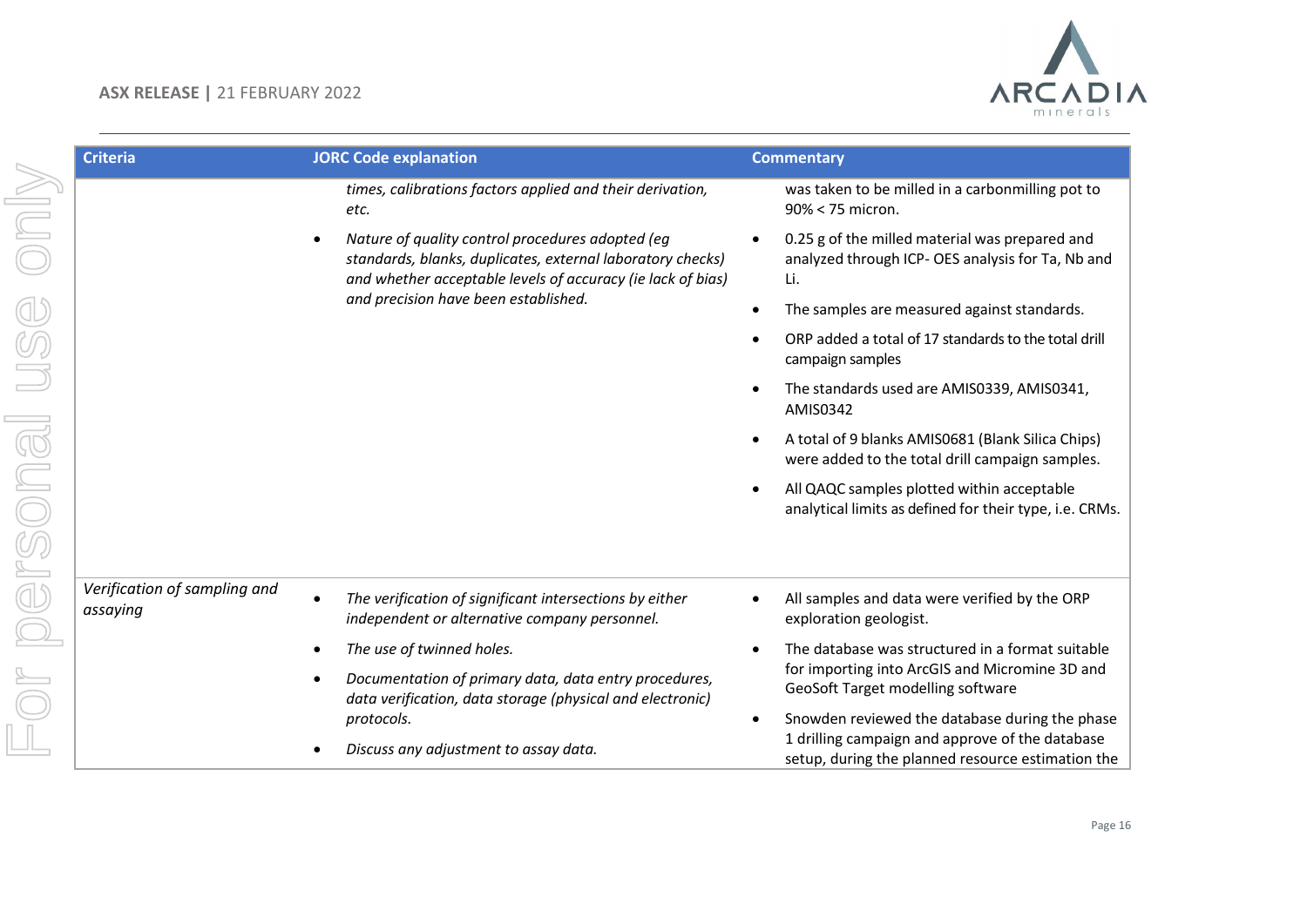

| <b>Criteria</b>               | <b>JORC Code explanation</b>                                                                                                                                                                                                          | <b>Commentary</b>                                                                                                                                                                                                 |
|-------------------------------|---------------------------------------------------------------------------------------------------------------------------------------------------------------------------------------------------------------------------------------|-------------------------------------------------------------------------------------------------------------------------------------------------------------------------------------------------------------------|
|                               |                                                                                                                                                                                                                                       | database and data would all be reviewed and<br>verified by a third party.                                                                                                                                         |
|                               |                                                                                                                                                                                                                                       | All sample material was bagged and tagged on site<br>$\bullet$<br>as per the specific pegmatite it was located on.<br>The sample intersections were logged in the field<br>and were weighed at the sampling site. |
|                               |                                                                                                                                                                                                                                       | All hard copy data-capturing was completed at the<br>sampling locality.                                                                                                                                           |
|                               |                                                                                                                                                                                                                                       | All sample material was stored at a secure storage<br>$\bullet$<br>site at thecompany site office.                                                                                                                |
|                               |                                                                                                                                                                                                                                       | The original assay data has not been adjusted                                                                                                                                                                     |
|                               |                                                                                                                                                                                                                                       | No twin holes were drilled                                                                                                                                                                                        |
| Location of data points       | Accuracy and quality of surveys used to locate drill holes<br>(collar and down-hole surveys), trenches, mine workings                                                                                                                 | The sample locations are GPS captured using<br>$\bullet$<br>WGS84 UTM zone 34S.                                                                                                                                   |
|                               | and other locations used in Mineral Resource estimation.<br>Specification of the grid system used.                                                                                                                                    | The drill holes collars surveyed by a qualified<br>$\bullet$<br>surveyor from African Geomatics a survey company                                                                                                  |
|                               | Quality and adequacy of topographic control.                                                                                                                                                                                          | located in Windhoek, Namibia using WGS84 UTM<br>zone 34S co-ordinate system.                                                                                                                                      |
| Data spacing and distribution | Data spacing for reporting of Exploration Results.                                                                                                                                                                                    | The drill holes drilled focused on the E, F and D<br>$\bullet$                                                                                                                                                    |
|                               | Whether the data spacing and distribution is sufficient to<br>establish the degree of geological and grade continuity<br>appropriate for the Mineral Resource and Ore Reserve<br>estimation procedure(s) and classifications applied. | pegmatites involving the intersection of eight (E4,<br>E7, E8, F2, F1, D0, D1, D2) pegmatites with<br>sections spaced 50 m apart with 50 m strike<br>spacingon drill lines.                                       |
|                               | Whether sample compositing has been applied.                                                                                                                                                                                          | The data spacing and distribution of the drill holes<br>$\bullet$<br>sampling is sufficient to establish the degree of<br>geological and grade continuity appropriate for                                         |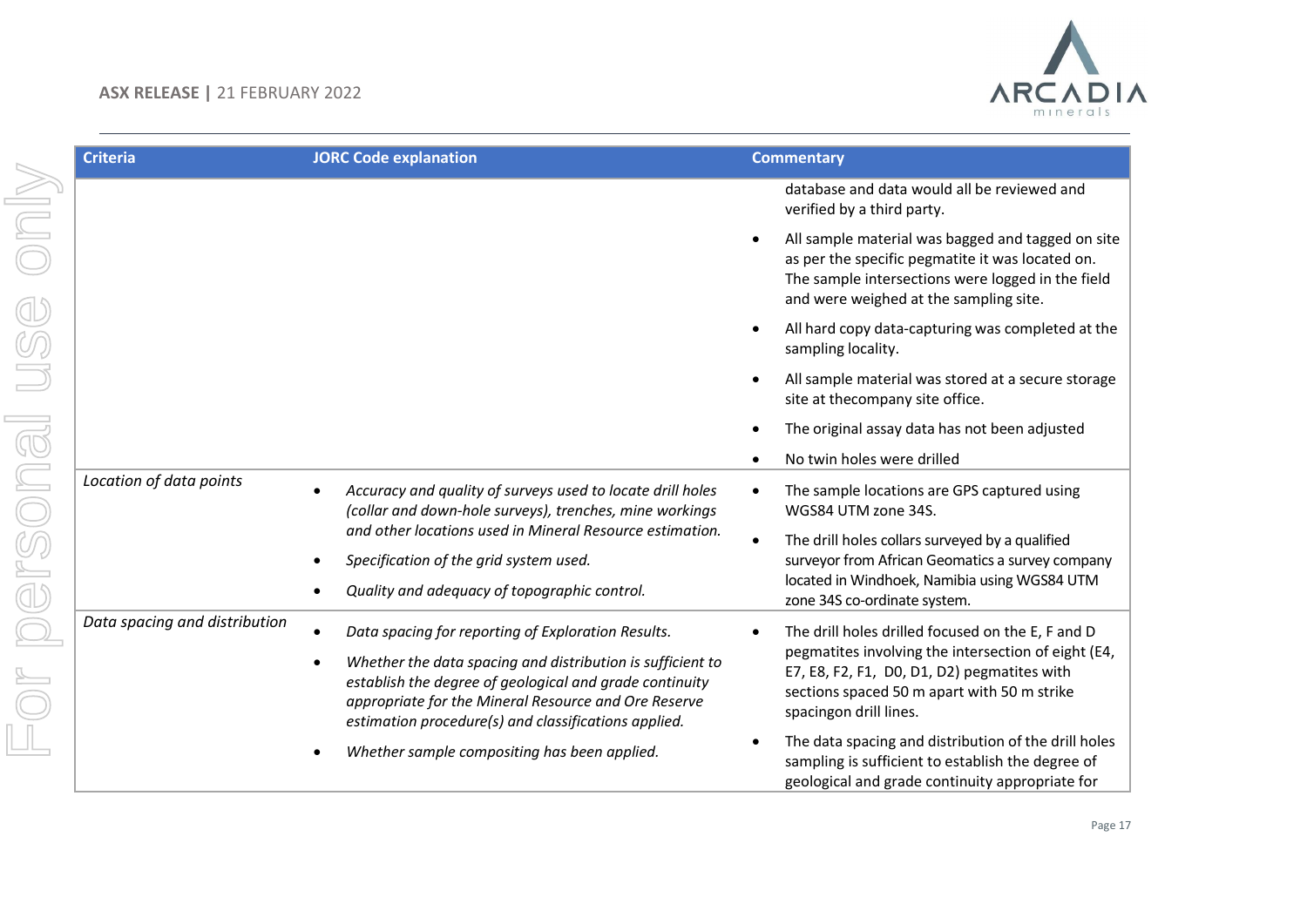

| <b>Criteria</b>                                            | <b>JORC Code explanation</b>                                                                                                                                                                                        | <b>Commentary</b>                                                                                                                                                                                                                                                                                                                                                                                                                                                                                             |
|------------------------------------------------------------|---------------------------------------------------------------------------------------------------------------------------------------------------------------------------------------------------------------------|---------------------------------------------------------------------------------------------------------------------------------------------------------------------------------------------------------------------------------------------------------------------------------------------------------------------------------------------------------------------------------------------------------------------------------------------------------------------------------------------------------------|
|                                                            |                                                                                                                                                                                                                     | the Mineral Resource and Ore Reserve estimation<br>procedure(s) and classifications applied.                                                                                                                                                                                                                                                                                                                                                                                                                  |
| Orientation of data in relation<br>to geological structure | Whether the orientation of sampling achieves unbiased<br>sampling of possible structures and the extent to which<br>this is known, considering the deposit type.                                                    | The holes were all drilled vertical.<br>$\bullet$<br>The tantalite is very fine and mostly not visible;<br>$\bullet$<br>therefore, no biascould take place when selecting                                                                                                                                                                                                                                                                                                                                     |
|                                                            | If the relationship between the drilling orientation and the<br>orientation of key mineralised structures is considered to<br>have introduced a sampling bias, this should be assessed<br>and reported if material. | the samples.                                                                                                                                                                                                                                                                                                                                                                                                                                                                                                  |
| Sample security                                            | The measures taken to ensure sample security.                                                                                                                                                                       | ORP maintained strict chain-of-custody procedures<br>$\bullet$<br>during all segments of sample handling, transport<br>and samples prepared for transport to the<br>laboratory. Samples are bagged and labelled in a<br>manner whichprevents tampering. Samples also<br>remain in ORP's control until they are delivered<br>and released to the laboratory.<br>An export permit was obtained from the Namibian<br>Mining Department to transport the samples<br>across the border to the Lab in South Africa. |
| Audits or reviews                                          | The results of any audits or reviews of sampling techniques<br>and data.                                                                                                                                            | The deposit was visited by the Snowden at the<br>start of the drilling campaign in September, and<br>they will review and audit the data at the end of<br>the drilling campaign.                                                                                                                                                                                                                                                                                                                              |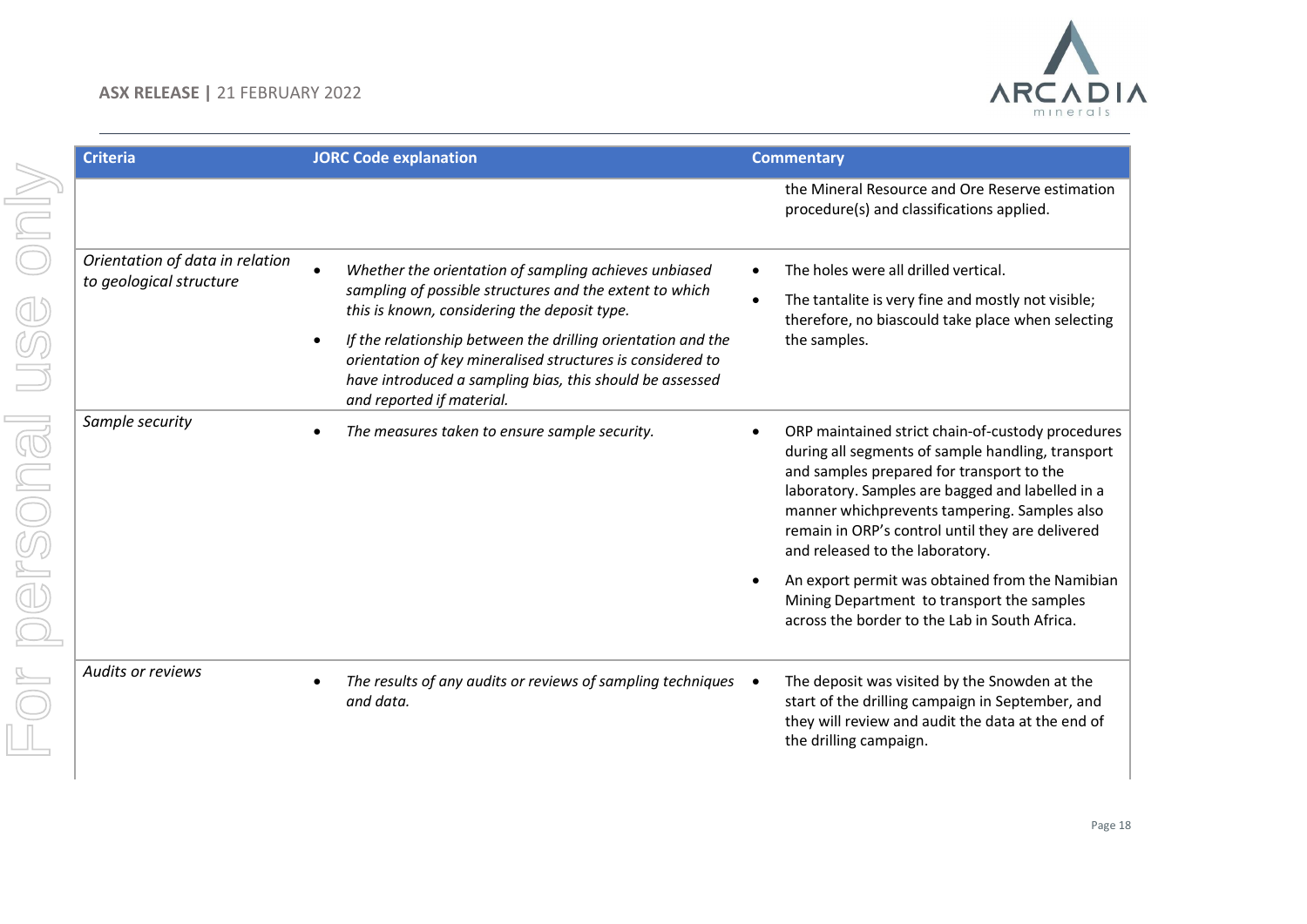

# **JORC Table 1 – Section 2 – Reporting of Exploration Results**

| <b>Criteria</b>                            | <b>JORC Code explanation</b>                                                                                                                                                                                                                                                                                                                                                                                                               | <b>Commentary</b>                                                                                                                                                                                                                                                                                                                                                                                                                                                       |
|--------------------------------------------|--------------------------------------------------------------------------------------------------------------------------------------------------------------------------------------------------------------------------------------------------------------------------------------------------------------------------------------------------------------------------------------------------------------------------------------------|-------------------------------------------------------------------------------------------------------------------------------------------------------------------------------------------------------------------------------------------------------------------------------------------------------------------------------------------------------------------------------------------------------------------------------------------------------------------------|
| Mineral tenement and land tenure<br>status | Type, reference name/number, location and ownership<br>including agreements or material issues with third<br>parties such as joint ventures, partnerships, overriding<br>royalties, native title interests, historical sites, wilderness<br>or national park and environmental settings.<br>The security of the tenure held at the time of reporting<br>along with any known impediments to obtaining a<br>licence to operate in the area. | EPL 5047 is located in the Karas Region, southern<br>Namibia, near the South African border, and<br>approximately 15 km to the north of the Orange<br>River.<br>The EPL is held by ORP and is 14 671 hectares in<br>size.<br>ORP also obtained an Environmental Clearance<br>Certificate on 4 April2019 from the Ministry of<br><b>Environmental and Tourism.</b><br>A land-use agreement, including access to the<br>property for exploration has been signed with the |
|                                            |                                                                                                                                                                                                                                                                                                                                                                                                                                            | owners of the farms Norechab 130, Kinderzit 132<br>and Umeis 110                                                                                                                                                                                                                                                                                                                                                                                                        |
| Exploration done by other parties          | Acknowledgment and appraisal of exploration by other<br>parties.                                                                                                                                                                                                                                                                                                                                                                           | Swanson Enterprises held various claims on the<br>farms Kinderzit and Umeis on EPL 5047 and mined<br>tantalite, beryl, spodumene and tungsten on<br>these claims in the 1970's to early 1990's.                                                                                                                                                                                                                                                                         |
|                                            |                                                                                                                                                                                                                                                                                                                                                                                                                                            | A Canadian company, Placer Development also<br>conducted detailed exploration in this area<br>between 1980 and 1982.                                                                                                                                                                                                                                                                                                                                                    |
|                                            |                                                                                                                                                                                                                                                                                                                                                                                                                                            | The Geological Survey of Namibia in collaboration<br>with the Council of Geoscience of South Africa<br>conducted a detailed, mapping programme (1:50                                                                                                                                                                                                                                                                                                                    |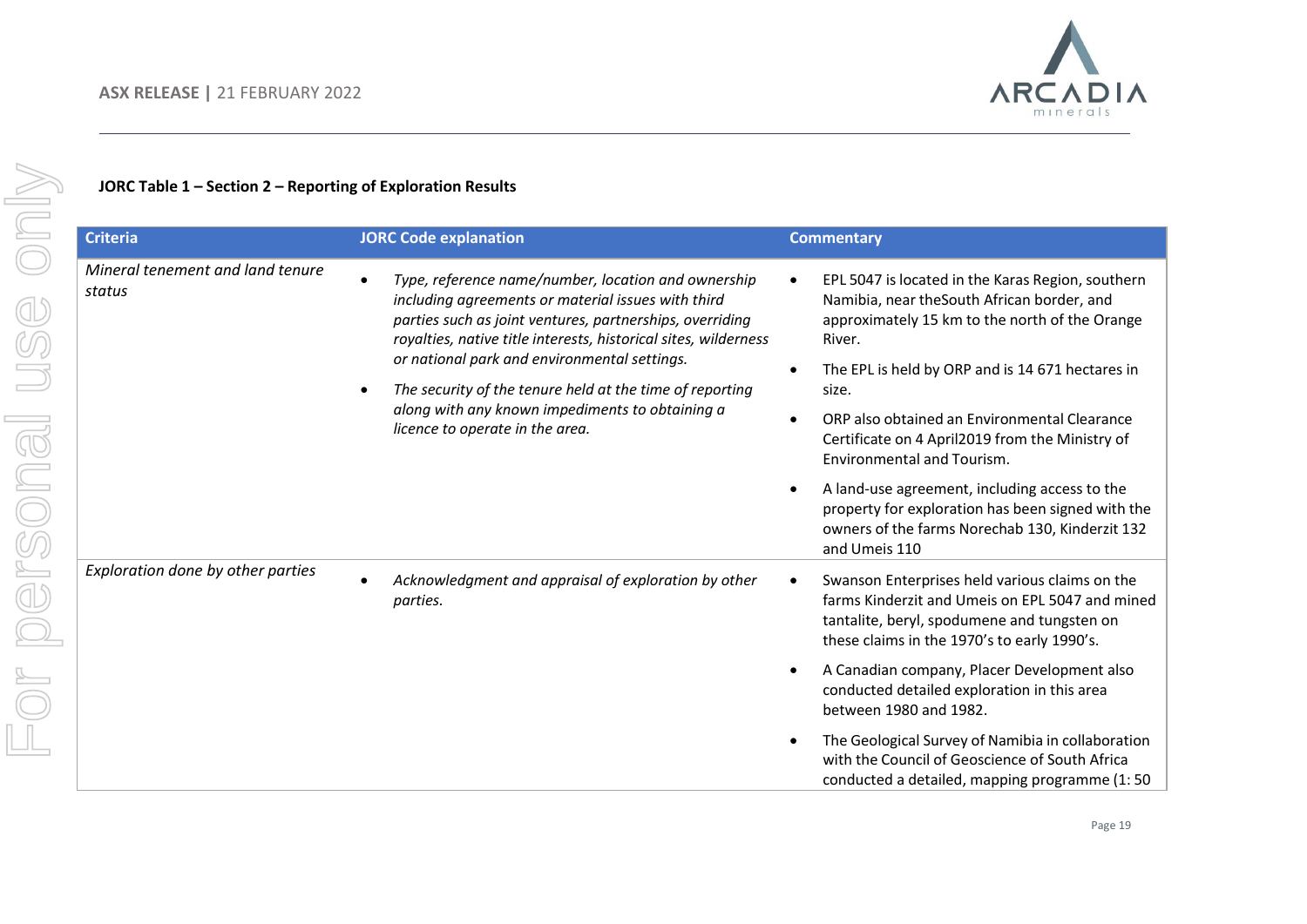

| <b>Criteria</b>                                                                                                                                                                                                                                                                                                                     | <b>JORC Code explanation</b>                                                                                                                                                     | <b>Commentary</b>                                                                                                                                                                                                |
|-------------------------------------------------------------------------------------------------------------------------------------------------------------------------------------------------------------------------------------------------------------------------------------------------------------------------------------|----------------------------------------------------------------------------------------------------------------------------------------------------------------------------------|------------------------------------------------------------------------------------------------------------------------------------------------------------------------------------------------------------------|
|                                                                                                                                                                                                                                                                                                                                     |                                                                                                                                                                                  | 000 scale) over large parts of Southern Namibia<br>including EPL 5047 (2012-2017).                                                                                                                               |
| Geology                                                                                                                                                                                                                                                                                                                             | Deposit type, geological setting and style of<br>mineralisation.                                                                                                                 | Mineralization is in the form of pegmatites of the<br>LCT type (lithium-cesium-tantalum) which<br>intruded granitic gneisses, metasedimentsand<br>gabbroic-troctolitic rocks of the Tantalite Valley<br>Complex. |
|                                                                                                                                                                                                                                                                                                                                     |                                                                                                                                                                                  | The primary mineral commodities occurring are<br>tantalum (Ta2O5) and spodumene LiAl(SiO3O)2.                                                                                                                    |
| Drill hole Information                                                                                                                                                                                                                                                                                                              | A summary of all information material to the<br>understanding of the exploration results including a<br>tabulation of the following information for all Material<br>drill holes: | Drill results have been tabulated in Table 1 of this<br>announcement.<br>All relevant data is included in the table.                                                                                             |
|                                                                                                                                                                                                                                                                                                                                     | easting and northing of the drill hole collar                                                                                                                                    |                                                                                                                                                                                                                  |
|                                                                                                                                                                                                                                                                                                                                     | elevation or RL (Reduced Level - elevation above<br>sea level in metres) of the drill hole collar                                                                                |                                                                                                                                                                                                                  |
|                                                                                                                                                                                                                                                                                                                                     | dip and azimuth of the hole                                                                                                                                                      |                                                                                                                                                                                                                  |
| down hole length and interception depth<br>hole length.<br>If the exclusion of this information is justified on the basis<br>$\bullet$<br>that the information is not Material and this exclusion<br>does not detract from the understanding of the report,<br>the Competent Person should clearly explain why this is<br>the case. |                                                                                                                                                                                  |                                                                                                                                                                                                                  |
|                                                                                                                                                                                                                                                                                                                                     |                                                                                                                                                                                  |                                                                                                                                                                                                                  |
|                                                                                                                                                                                                                                                                                                                                     |                                                                                                                                                                                  |                                                                                                                                                                                                                  |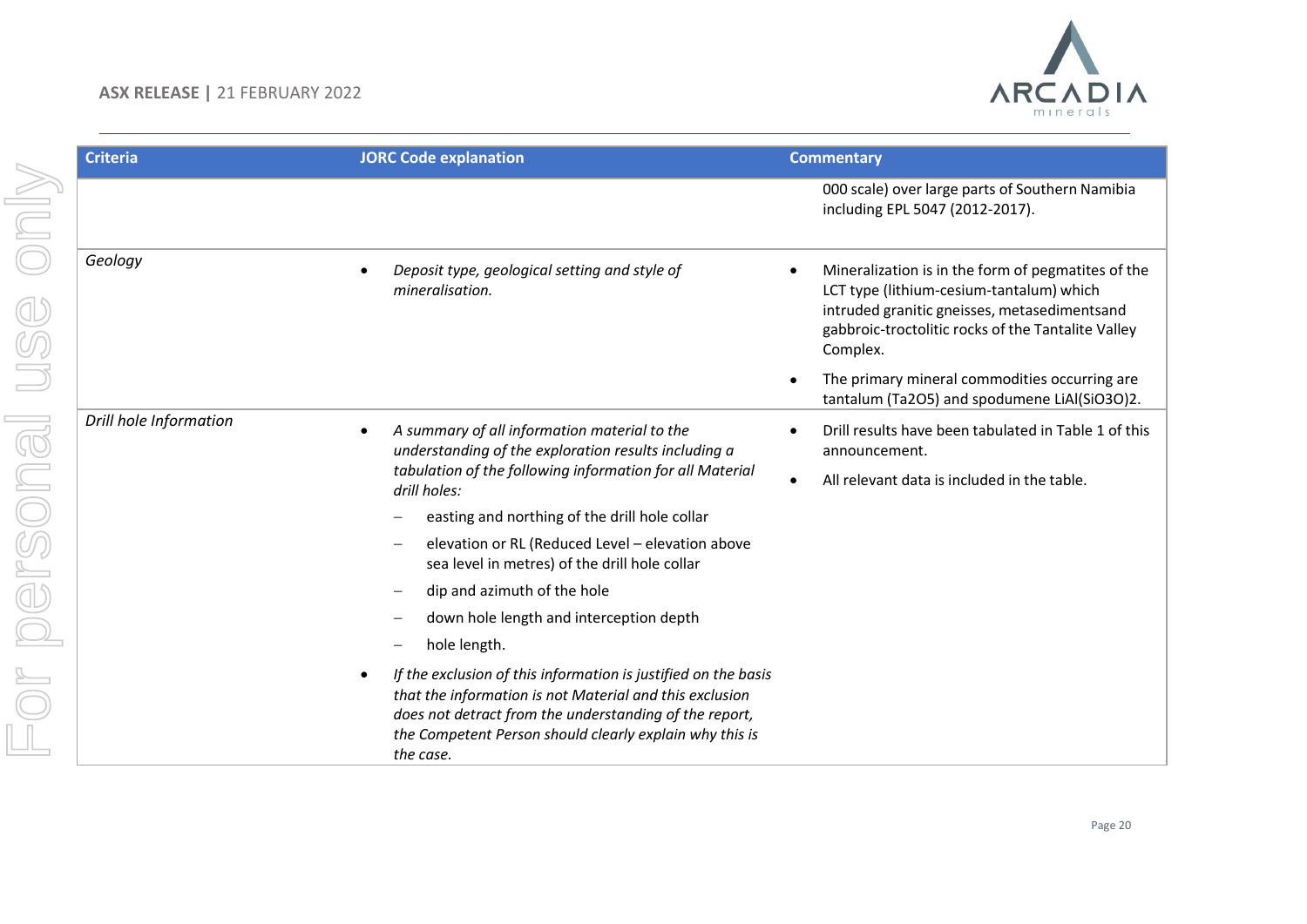

| <b>Criteria</b>                                                     | <b>JORC Code explanation</b>                                                                                                                                                                                                                                                  | <b>Commentary</b>                                                                                                                        |
|---------------------------------------------------------------------|-------------------------------------------------------------------------------------------------------------------------------------------------------------------------------------------------------------------------------------------------------------------------------|------------------------------------------------------------------------------------------------------------------------------------------|
| Data aggregation methods                                            | In reporting Exploration Results, weighting averaging<br>techniques, maximum and/or minimum grade<br>truncations (eg cutting of high grades) and cut-off grades<br>are usually Material and should be stated.                                                                 | The thickness and grade in table 1 was calculated<br>over the wholeintersected pegmatite using a<br>weighted average calculation method. |
|                                                                     | Where aggregate intercepts incorporate short lengths of<br>high grade results and longer lengths of low grade<br>results, the procedure used for such aggregation should<br>be stated and some typical examples of such<br>aggregations should be shown in detail.            |                                                                                                                                          |
|                                                                     | The assumptions used for any reporting of metal<br>equivalent values should be clearly stated.                                                                                                                                                                                |                                                                                                                                          |
| Relationship between mineralisation<br>widths and intercept lengths | These relationships are particularly important in the<br>reporting of Exploration Results.                                                                                                                                                                                    | The drill holes were all drilled vertical, with the<br>pegmatites dipping onaverage 12.33 <sup>0</sup> to the SE.                        |
|                                                                     | If the geometry of the mineralisation with respect to the<br>drill hole angle is known, its nature should be reported.                                                                                                                                                        | The pegmatite thickness intercepted range from<br>0.85 m to 9.66 m.                                                                      |
|                                                                     | If it is not known and only the down hole lengths are<br>reported, there should be a clear statement to this effect<br>(eg 'down hole length, true width not known').                                                                                                         |                                                                                                                                          |
| <b>Diagrams</b>                                                     | Appropriate maps and sections (with scales) and<br>tabulations of intercepts should be included for any<br>significant discovery being reported These should include,<br>but not be limited to a plan view of drill hole collar<br>locations and appropriate sectional views. | The appropriate diagrams and tabulations are<br>supplied in the mainreport.                                                              |
| <b>Balanced reporting</b>                                           | Where comprehensive reporting of all Exploration Results<br>is not practicable, representative reporting of both low                                                                                                                                                          | This report has been prepared to present the<br>obvious targets andresults of historical and recent<br>exploration activities            |